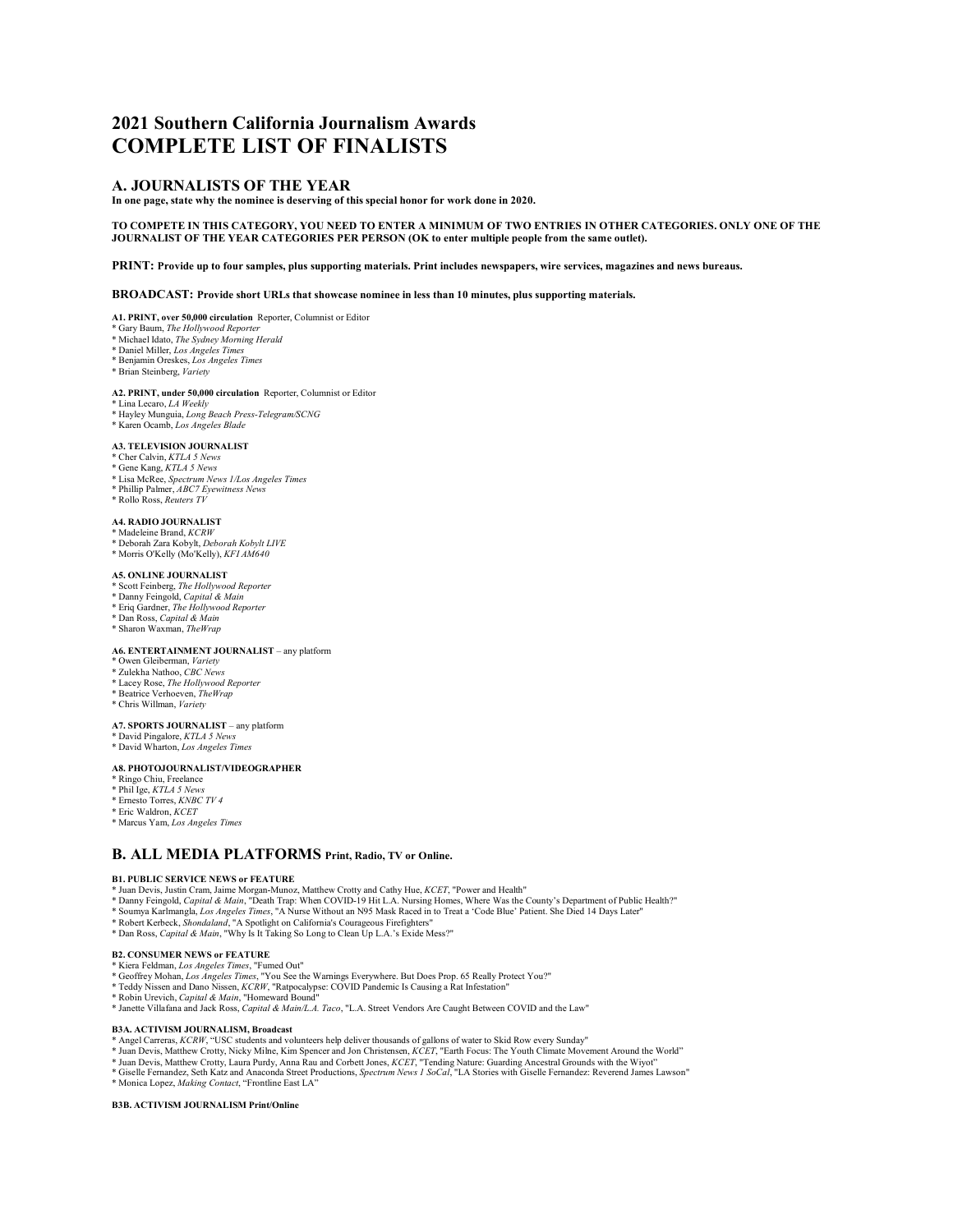- \* Angelika Albaladejo, *Capital & Main*, "Death, Miscarriage and COVID-19: Inside ICE Air's History of Medical Neglect" \* Brittany Levine Beckman, *Mashable*, "Curfews Have a Disturbing Racist History"
- 
- \* Jennifer Chen, *Oprah Daily*, "Racist Attacks Against Asian Americans Are Still on the Rise During COVID-19"
- \* Bill Gifford, Jim Krantz, Peter Flax and Rudi Uebelhoer, *The Red Bulletin*, "Monumental Effort" \* Daniel Guss, *CityWatchLA*, "Yale University's Brand, Tied to Slave Trader, Should Be Canceled"

#### **B4. MEDICAL/HEALTH REPORTING**

- 
- 
- \* Larry Buhl, *Capital & Main*, "New Law Aims to Expand Access to HIV Prevention But Will It?"<br>\* Quinn Cummings, *Alta Journal, "*Special K for the Hollywood Set"<br>\* Maria La Ganga, *Los Angeles Times,* "A Family Wonders
- \* Gina Pollack, Andy Viner, Robert McDonnell, Helki Frantzen and Karen Foshay, *KCET*, "SoCal Connected: Fire Station 9" \* Morgan Sung, *Mashable*, "It's Almost Impossible to Avoid Triggering Content on TikTok"

#### **B5. SCIENCE REPORTING**

- 
- \* Thomas Curwen, *Los Angeles Times*, "Comet Tails and a Trojan Horse: One Laboratory's Hunt for a COVID-19 Vaccine"<br>\* Juan Devis, Matthew Crotty, Nicky Milne, Kim Spencer and Jon Christensen, *KCET*, "Earth Focus: Coal Mi
- 
- \* Caroline Yu, *Cronkite News/LA Bureau*, "Feeding Sea Urchins Could Be One Way to Restore the West Coast's Vital Kelp Forests"

- **B6. TECHNOLOGY REPORTING** \* Michelle Boston, *USC Dornsife College of Letters, Arts and Sciences*, "Remember Me"
- \* Matthew Leising, *Bloomberg Businessweek*, "My Trip Down the Crypto Rabbit Hole in Search of the DAO Hacker"
- \* Alena Maschke, *Long Beach Post*, "Lies, Manipulations, Impersonations: 'Dirty Tricks' on Social Media Descend on Local Politics"<br>\* Lisa Niver, *Thrive Global*, "Is Talking Through Technology Making You More Human? With
- 
- \* Alex Weprin, *The Hollywood Reporter*, "NBCUniversal Quietly Sold \$500 Million Stake in Snapchat"

#### **B7. TRAVEL REPORTING**

- \* Kelly Bastone and Peter Flax, *The Red Bulletin*, "Young and Wild" \* Laura Fraser, *Alta Journal*, "The Life of a Ghost Town"
- 
- \* Brad A. Johnson, *Food & Travel (blog)*, "The Disappearing Art & Rhythm of Chinese Tea in Hong Kong"
- \* Stacey Leasca, *Travel+Leisure*, "This Inspiring Traveler Conquered Machu Picchu in a Wheelchair and He Let Us Come Along" \* Mary Melton, *Alta Journal*, "A Mother's Road"
- 

#### **B8A. LOCAL POLITICAL/GOVERNMENT REPORTING (Print/Online)**

- \* Danny Feingold, *Capital & Main*, "Death Trap: When COVID-19 Hit L.A. Nursing Homes, Where Was the County's Department of Public Health?"
- 
- 
- \* Melody Gutierrez*, Los Angeles Times*, "Million-dollar Views, Cheap Rent and Allegations of Favoritism at California State Parks"<br>\* Steve Hom, *Capital & Main*, "Gov. Newsom Pledges to Ban Fracking in California Then G
- 

#### **B8B. LOCAL POLITICAL/GOVERNMENT REPORTING (TV)**

\* Juan Devis, Justin Cram, Jaime Morgan-Munoz, Matthew Crotty and Cathy Hue, KCET, "City Rising: Youth & Democracy"<br>\* Juan Devis, Matthew Crotty, Omar Foglio, Jose Luis Figueroa and Ana Paola Rodriguez, KCET, "187: The Ris

- 
- \* Giselle Fernandez, Michelle Benoit and Tony Carrasco, Spectrum News 1, "COVID-19 Just The Facts: The Sheriff vs. the Board of Supervisors"<br>\* Giselle Fernandez, Seth Katz and Anaconda Street Productions, Spectrum News 1,
- 
- \* Karen Foshay, Tori Edgar, Denise Chan, Michael Bloecher and Maya Craig, *KCET*, "SoCal Connected: The Fight to Know"

### **B9. NATIONAL POLITICAL/GOVERNMENT REPORTING**

- \* Angelika Albaladejo, *Capital & Main*, "Death, Miscarriage and COVID-19: Inside ICE Air's History of Medical Neglect" \* Kate L. Johnston, *USC Annenberg Media*, "13 Rides, 36 Different Political Opinions"
- 
- \* Jaweed Kaleem and Jenny Jarvie, *Los Angeles Times*, "In Georgia Senate Runoffs, Faith Emerges Front and Center"
- \* Qinling Li, *ReasonTV*, "The Reawakening of the Black Gun-Rights Movement" \* Camille Servan-Schreiber and Jason Andrew Cohn, *KCET*, "The First Angry Man"
- 

#### **B10. EDUCATIONAL REPORTING**

- \* Mia Brown and Phoebe Zheng, *USC Annenberg Media*, "Zoom Fatigue: Managing Mental and Physical Health with the 'New Normal'"
- \* Andrew J. Campa, *Los Angeles Times*, "Less Stress, Better Grades: With Schools Closed, Some Kids Thrived"
- \* Tim DeRoche, *Quillette*, "How Most American Kids Are Kept Out of the Best Public Schools"
- \* Juan Devis, Justin Cram, Jaime Morgan-Munoz, Matthew Crotty and Cathy Hue, *KCET*, "City Rising: Youth & Democracy"
- \* Hosam Elattar, *Voice of OC*, "Orange County School Districts Consider Black Lives Matter Resolutions, Changes to Curriculum"

#### **B11A. ENVIRONMENTAL REPORTING, Broadcast**

- 
- \* Juan Devis, Matthew Crotty, Jon Christensen, Eric Waldron and Jaime Morgan-Munoz, *KCET*, "The New West and the Politics of the Environment"<br>\* Juan Devis, Matthew Crotty, Laura Purdy, Anna Rau and Corbett Jones, *KCET*,
- 
- \* JOVRNALISM staff, *JOVRNALISM*, "Black Soldier Flies: Fighting Food Waste"
- \* Susan Valot, *KCRW*, "OC Silverado Fire: A Test of Whether Native Plant Restoration Methods Work"

**B11B. ENVIRONMENTAL REPORTING, Print/Online** \* Sarah Donahue, *ASU Cronkite News/LA Bureau*, "Clean Energy Produced on Navajo Land Could Help Power Los Angeles"

- \* Michaela Haas, *Curbed LA,* "The Fight to Save Broad Beach"
- \* Denise Hamilton, *Alta Journal,* "The Secret Sacred Spring in West L.A." \* Mark Jenkins and Peter Flax, *The Red Bulletin*, "World Without Ice"
- 
- \* Rosanna Xia, *Los Angeles Times,* "A Toxic Secret Lurks in Deep Sea"

#### **B12. MULTIMEDIA PACKAGE Presentation of any combination of text, graphics, audio, video, etc.**

- 
- \* Leslie Berestein Rojas/LAist Staff, *KPCC/LAist, "*Race in LA"<br>\* Leonardo Adrian Garcia, *IndieWire,* "IndieWire Influencers: TV"<br>\* Angelique Jackson, Meredith Woerner, Audrey Yap, Tucker Morrison and Preston Northrop,
- 
- \* Los Angeles Times Staff, *Los Angeles Times,* "The Chicano Moratorium 50 Years Later"<br>\* Eric Sondheimer, Mark Potts and Erik Himmelsbach-Weinstein, *Los Angeles Times,* "Season Interrupted: Series Looking at Senior Athle Coronavirus Pandemic"

#### **B13. COMMENTARY/ANALYSIS OF TV/FILM**

- 
- \* Jessica Doherty, *USC Annenberg Media*, "Bojack Horseman Is Over and Everything Is (Maybe) Better Now"<br>\* Alonso Duralde, *TheWrap,* "'Onward' Is Latest Major Studio Film with a Blink-and-You'll-Miss-It LGBTQ Character"
- 
- 
- \* Daniel Fienberg*, The Hollywood Reporter*, "Critic's Notebook: The Pleasures of Peak Jewish TV"<br>\* Caroline Framke, *Variety,* "The Good Place,' 'Bolack Horseman,' and the Audacity of Committing to Decency"<br>\* Jennie O'Hag

#### **B14. CRITICISM OF TV**

\* Marcela Davison Avilés, *Alta Journal*, "'The L Word' Gets Woke"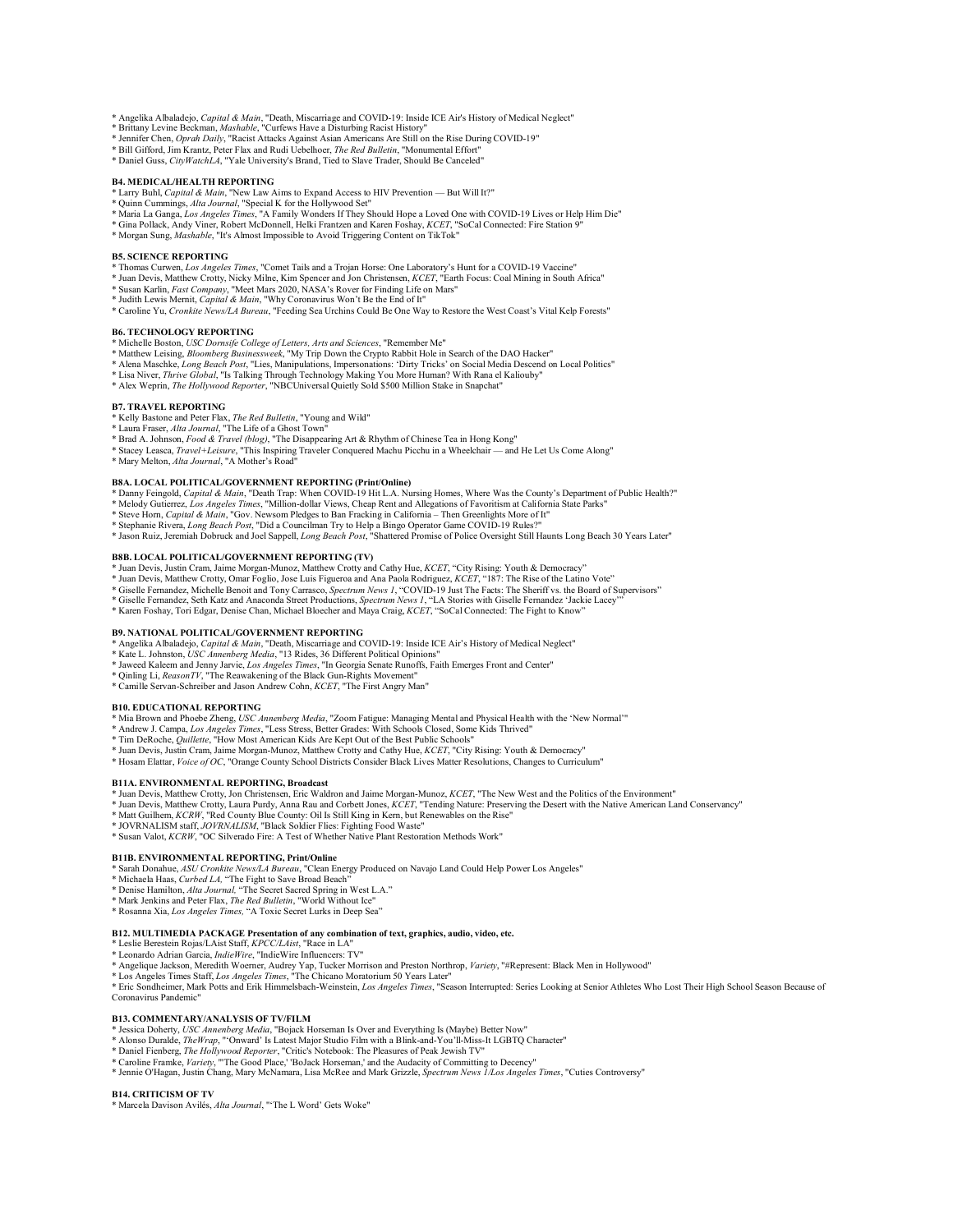\* Daniel D'Addario, *Variety*, "A Selection of Reviews by Daniel D'Addario" \* Daniel Fienberg, *The Hollywood Reporter*, "'The Queen's Gambit,' 'Lovecraft Country,' 'Hunters'"

- 
- \* Caroline Framke, *Variety*, "A Selection of Criticism by Variety's Caroline Framke" \* Ben Travers, *IndieWire*, "'Ted Lasso', 'City So Real', 'Ratched'"

#### **B15. CRITICISM OF FILM**

\* Steve Erickson, *Alta Journal*, "When Worlds Collide"

\* Jon Frosch, *The Hollywood Reporter*, "'I Carry You With Me,' 'The King of Staten Island,' 'French Exit'"

\* Owen Gleiberman, *Variety,* "Selection of Film Criticism by Variety's Owen Gleiberman"<br>\* Sheri Linden, *The Hollywood Reporter,* ""Gunda,' 'Critic's Notebook: Why 'Never Rarely Sometimes Always' Is So Rare Among American 'What Happened to Cinema's Virginal Final Girl?'"

#### **B16. CRITICISM OF THEATER/PERFORMING ARTS**

\* Juan Devis, Angela Boisvert, Matthew Crotty, Jacqueline Reyno and Tamica Washington, *KCET*, "Southland Sessions: Dance Break"

- 
- \* Thom Geier, *TheWrap*, "Theater Reviews By Thom Geier"<br>\* David Rooney, *The Hollywood Reporter*, "'Critic's Notebook: The Bittersweet Rewards of Socially Distanced Theater,' 'West Side Story,' 'Hamlet'"<br>\* Steven Vargas,
- 
- 

### **B17. CRITICISM OF MUSIC**

- \* Jem Aswad, *Variety*, "A Selection of Music Criticism by Variety's Jem Aswad"
- \* Donna Balancia, *California Rocker*, "Bob Dylan's 'Murder Most Foul' a Lamentful History of America's Slow Death" \* KCET, Dublab and Storyform, *KCET*, "Artbound: The New West Coast Sound"
- \* Mark Swed, *Los Angeles Times*, "Frank Gehry Unveils Designs For Two L.A. Concert Halls. But Will They Get Built?"
- \* Chris Willman, *Variety*, "Selection of Music Criticism by Chris Willman"

#### **B18A. ART/ARCHITECTURE/DESIGN CRITICISM**

- \* Carol Cheh, *KCET*, "Southland Sessions: Meditating Through Love and Hate: Mark Steven Greenfield's Black Madonnas"<br>\* Shana Nys Dambrot, *LA Weekly* and *Art & Cake*, "'Lorna Simpson Picks Up the Pieces'; 'Gregory Crewds
- \* Juan Devis, Sue Ding, Travis LaBella, Jacqueline Reyno and Amanda Marie Pinedo, *KCET*, "Artbound: Light and Space"<br>\* Christopher Knight, *Los Angeles Times*, "The Hidden Truth of LACMA's Alex Prager Show May Drive You t
- 
- \* Tom Teicholz, *Forbes/Los Angeles Review of Books*, "'Studio Drift's Freedom Franchise and Drone Art'; 'Israel's Holden Caulfield'; 'Blood On the Canvas'"

#### **B18B. BOOK CRITICISM**

- \* Erik Himmelsbach-Weinstein*, Los Angeles Times*, "How L.A.'s '60s Movements Fought for Justice—and Sometimes Even Achieved It"<br>\* M.G. Lord, *Los Angeles Review of Books*, "The Deafening Choir of Oncoming Fate: On Jan Eli
- 
- \* Lisa Niver, Thrive Global, ""Searching for Answers, "Finding My Father" with Deborah Tannen', 'Escape into Fiction This Fall: 12 Books to Fall in Love With', 'Coping with COVID through<br>Groundhog Day, Total Meditation and
- 
- \* Tom Teicholz, *Los Angeles Review of Books*, "Israel's Holden Caulfield"<br>\* Natasha Hakimi Zapata, *Los Angeles Review of Books*, "Antidotes to Brexit, COVID-19, and Other Afflictions in Ali Smith's Seasonal Quartet"

#### **B19. CRITICISM OF FOOD/CULTURE**

- 
- \* Brian Addison, *Long Beach Post*, "Brian Addison of the Long Beach Post" \* Juan Devis, Jacqueline Reyno, Matthew Crotty, Matt Bass and Amanda Marie Pinedo, *KCET*, "Artbound: CURRENT:LA FOOD"
- \* Brad A Johnson, *Orange County Register*, "Restaurant reviews: Khan Saab, Porch & Swing, Thai Avenue" \* Lucas Kwan Peterson, *Los Angeles Times*, "Columns by Lucas Kwan Peterson"
- 

# **C. PRINT/ONLINE – ANY OUTLET, including news bureaus and correspondents. Enter individually or as a team.**

**C1. HARD NEWS** One day's coverage of a hard news story.

- 
- \* Justin Chapman, *Alta Journal*, "The Daredevil Who Reached for the Stars"<br>\* Louis Keene, *Forward*, "Black Lives Matter Protests in Los Angeles Tear Through Jewish Neighborhood"<br>\* Brandon Pho and Julie Leopo, *Voice of O*
- 
- \* Emily Rasmussen and Eric Licas, *Long Beach Press-Telegram*, "National Guard Summoned to Long Beach After Looting, Fires"<br>\* Jonah Valdez, Elizabeth Chou, Bradley Bermont and Hayley Munguia, *Los Angeles Daily* News, "Dow
- Way"

#### **C2. EDITORIALS**

- \* Robert Greene, *Los Angeles Times*, "What We Now See, with 2020 Vision"
- 
- \* Karin Klein, *Los Angeles Times,* "How Coronavirus Is Revealing the Problems with 'Fast Science'"<br>\* Los Angeles Times Editorial Board, *Los Angeles Times*, "An Examination of the Times' Failures on Race, Our Apology and

#### **C3. HEADLINE** A single headline (may include a deck) that is dramatic/witty/smart.

- \* Dave Bowman, *Los Angeles Times*, "Graze Anatomy, Herd Mentality"
- 
- \* Wendy Fawthrop, *Los Angeles Times*, "5, 6, 7, 8 and pivot" \* Mesfin Fekadu, *The Associated Press*, "On Edge of 72, Stevie Nicks Just Wants to Sing a Song Live"
- \* Carolyn Horwitz, *Los Angeles Times*, "Pencils Down. The AP Exam Is Going Virtual"
- \* Sandro Monetti, *Hollywood International Filmmaker*, "Indiana Jones and the Sequel of Doom"

#### **C4. HUMOR/SATIRE WRITING**

- 
- \* Meredith Bragg, Austin Bragg and Remy, *ReasonTV,* "Every Political Ad Ever"<br>\* David Kipen*, Alta Journal,* "Thomas Pynchon Unmasked"<br>\* Devra Maza, *DevraMaza.com* (Renaissance Girl Column), "Angels in Lockdown"
- 
- \* Rebecca Rubin, *Variety*, "'Borat 2' Babysitter Doesn't Feel Betrayed by Sacha Baron Cohen, but Wishes She Were Paid More" \* Chris Willman, *Variety*, "The Worst Songs of 2020"
- 

#### **C5. OBITUARY/IN APPRECIATION – Film/TV Personalities**

- \* Christian Blauvelt, *IndieWire*, "Sean Connery Dies: He Invented the Action Hero and Embodied the '60s Sexual Revolution"<br>\* Daniel Fienberg, *The Hollywood Reporter*, "Critic's Appreciation: 'Jeopardy!' Host Alex Trebek
- 
- \* Tom Teicholz, *Forbes*, "There's a Little Less Conversation Now that Mac Davis is Gone"

#### **C6. OBITUARY/IN APPRECIATION – Politics/Business/Arts Personalities**

- \* Steve Appleford, *Los Angeles Times*, "Eddie Van Halen, Grinning Guitar God for a Rock Generation, Dies at 65" \* Justin Chapman, *Alta Journal*, "The Daredevil Who Reached for the Stars"
- 
- \* Anh Do, *Los Angeles Times*, "As Coronavirus Rages, a Vietnamese Diva Falls Silent. But Her Legend Lives On."
- \* Rico Gagliano, *Wall Street Journal*, "My Itinerant Literary Hero, Jan Morris"
- \* Charles McNulty, *Los Angeles Times*, "Larry Kramer, the AIDS Activist Whose Playwriting Saved Lives Too"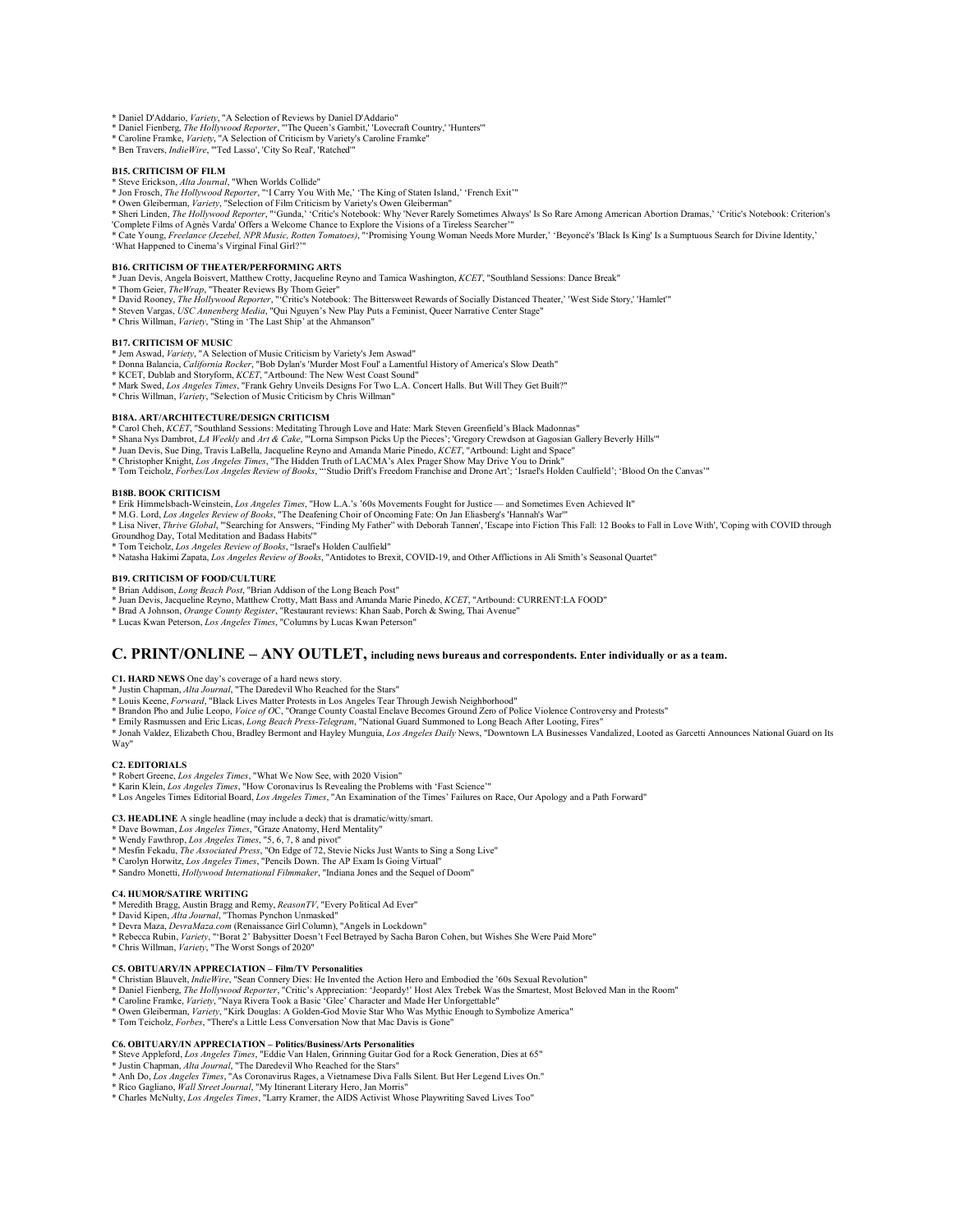C7. SOLUTIONS JOURNALISM Rigorous reporting on a response to a problem and its associated evidence. Series or single story.<br>\* Agnes Constante, *TimesOC*, "Improving Healthcare Access for Cambodians and Vietnamese"

- \* Sarah Donahue, *Cronkite News/LA Bureau*, "Urban Farm Provides Homeless Shelter Residents With Good Food and Opportunities"
- \* Michaela Haas, *The New York Times*, "When Someone Hires Me, They Get the Boss Herself"

#### **C8A. RACE AND SOCIETY, Print**

- \* Marcela Davidson Avilé, *Alta Journal*, "The Bells Toll. But for Whom?"
- \* Angelique Jackson, *Variety,* "Why Black Hollywood Wants More Representation in the Hair and Makeup Department"
- \* Jaweed Kaleem, *Los Angeles Times*, "A white mom marched alone to say 'Black lives matter.' Her Black son urged her to do more" \* Ashley Lee, *Los Angeles Times*, "40 Black Playwrights on the Theater Industry's Insidious Racism"
- \* Hayley Munguia, Chris Haire, Tyler Shaun Evains, Emily Rasmussen and Eric Licas, *Long Beach Press-Telegram*, "Systemic Racism in Long Beach"

#### **C8B. RACE AND SOCIETY, Online**

- \* Andrew J. Campa, *Los Angeles Times*, "Some Asian American and Immigrants Wore Masks Readily. In a Brutal Election Year, It Made Them Heroes, Targets, Prophets"<br>\* Sofia James, USC Annenberg Media, "'They Watch Us Closely
- \* David Mendez and Kate Cagle, *Spectrum News 1*, "The Lost History of Robert Stewart, LAPD's First Black Cop"
- \* James Queally and Ben Poston, *Los Angeles Times*, "For years, California Police Agencies Have Rejected Almost Every Racial Profiling Complaint They Received"<br>\* Jean Trinh, *KCET*, "The Changing Demographics of Asian Ame
- 

#### **C9. IMMIGRATION REPORTING** (includes Dreamers)

- \* Angelika Albaladejo, *Capital & Main*, "Death, Miscarriage and COVID-19: Inside ICE Air's History of Medical Neglect" \* Gustavo Arellano, *Alta Journal*, "The Tomb of the Unknown 'Wetback'"
- 
- \* Eileen Guo, *FiveThirtyEight*, "New U.S. Citizens Were One of the Fastest-Growing Voting Blocs. But Not This Year."
- \* Robin Urevich, Capital & Main, "Immigrants in Detention Centers 'Sitting Ducks' For COVID-19" \* Aitana Vargas, *Diario Público*, "Vidas Partidas: La Pandemia Se Ceba con Las Familias Latinas"
- 

- **C10. GENDER AND SOCIETY** (includes LGBTQ reporting) \* Jeff Gottlieb, *The Daily Beast*, "My Transgender Daughter Loves Tennis. Let Her Play It in Peace."
- \* Eileen Guo, *The Fuller Project,* "Coronavirus Threatens an Already Strained Maternal Health System"<br>\* Rachel Kraus and Tulika Bose, *Mashable,* "Telegram's Massive Revenge Porn Problem Has Made These Women's Lives Hell"
- 
- \* Scott Schwebke, *Los Angeles Daily News/Southern California News Group*, "After 36 Years and a Troubled Life, Transgender Veteran Finally Wins Honorable Discharge"

#### **C11A. PANDEMIC REPORTING, Print**

\* Marisa Gerber, Andrea Castillo, Julia Barajas and Andrew J. Campa, *Los Angeles Times*, "COVID-19 Has Stolen Lives, Broken Families, Widened the Wealth Gap and Rewired Life in East LA"

- 
- \* Eileen Guo, *The Fuller Project,* "Coronavirus Threatens an Already Strained Maternal Health System"<br>\* Jaweed Kaleem, *Los Angeles Times*, "'Is Pork Essential?' In a Smithfield Town, a Coronavirus-stricken Meat Factory C
- \* Jeremy Loudenback, *The Imprint*, "Families in Limbo: Coronavirus Hobbles Reunifications from Foster Care"
- \* Colleen Shalby, *Los Angeles Times*, "For Contact Tracers, COVID-19 Fight Is Personal: 'I Understand Hardship'"

C11B. PANDEMIC REPORTING, Online<br>\* Michele Amabile Angermiller, *Variety,* "Inside Bruce Springsteen, Jon Bon Jovi and Jon Stewart's 'Wear a Friggin' Mask!' Billboard Campaign"<br>\* Jacob Grier, *Reason*, "Coronavirus Cuisine

- 
- 
- \* Karen Ocamb, *Los Angeles Blade*, "Seeking Truth in the War on the Coronavirus" \* Jon Regardie, *Los Angeles Magazine*, "A Month Inside the COVID-19 War Room with Mayor Eric Garcetti"
- \* Karen Wang, Beatrice Gao and Kaidi "Ruby" Yuan, *USC Annenberg Media*, "USC Chinese Community Donates Hundreds of Thousands of PPE to USC Keck Medicine"

#### **C12. CRIME REPORTING**

- \* Phil Bronstein, *Alta Journal*, "Last Call for Gumshoes" \* Andrew Dubbins, *Alta Journal*, "When the Mafia Came to Lodi"
- 
- \* Leila Miller, *Los Angeles Times*, "The LAPD Branded Them as Gang Associates. But They Fought Back and Got Removed from CalGang Database"
- \* James Queally, *Los Angeles Times*, "Women Break Silence, Tell Stories of Rape, Groping by Ron Jeremy Over Two Decades"<br>\* Alex Wigglesworth, *Los Angeles Times*, "With a Woman in Prison for a Stillbirth, California's Mur
- 

# **C13. SPORTS** Any News or Feature on sports

- \* Mirin Fader, *The Ringer*, "The Legacy of Mambacita"
- \* Nathan Fenno and David Wharton*, Los Angeles Times,* "UCLA Football Remains Success-starved, But No Program Is Eating Richer"<br>\* Eric Sondheimer, *Los Angeles Times*, "How Rising Soccer Star's Life Tragically Ended"<br>\* Dav
- 
- 
- \* Christine Yu, Nora O'Donnell and Peter Flax, *The Red Bulletin*, "Crash Course"

#### **C14. SPORTS COMMENTARY**

- \* Danny Feingold, *Capital & Main,* "Playing in Jackie's Shadow: Dodgers to Sport Nearly All-White Starting Lineup"<br>\* Reagan Griffin Jr., USC *Annenberg Media, "*Trading Baskets: The Ball Is in Your Court, NBA Owners"<br>\* Ta
- 
- 

# **D. ART/PHOTOGRAPHY All Platforms**

# **D1. NEWS PHOTO** A single image relating to a breaking story. \* Ringo Chiu, *Associated Press*, "A Protester Holds a Skateboard in Front of a Fire"

- 
- 
- \* Thomas R. Cordova, *Long Beach Post*, "Standing Toe to Toe"<br>\* Irfan Khan, *Los Angeles Times*, "Spooked Horse"<br>\* Ted Soqui, *Capital & Main*, "Los Angeles in Turmoil: Images from a Crisis"<br>\* Marcus Yam, *Los Angeles Time*
- 

#### **D2. FEATURE PHOTO** A single image created for a feature story, or as a stand-alone. \* David Bacon, *Capital & Main*, "Fresno: The Red and the Brown"

- \* Michael Buckner, *Variety*, "The Reckoning Over Representation: Black Hollywood Speaks Out, But Is the Industry Listening?"
- 
- \* Ringo Chiu, *Associated Press*, "A Mouse Runs Away from the Apple Fire" \* Michael Muller, Rudi Uebelhoer, Tara Thompson and Peter Flax, *The Red Bulletin*, "Miles Chamley Watson"
- \* Brandon Richardson, *Long Beach Post*, "Paratrooper and Liberator Vincent J. Speranza"

#### **D3A. PORTRAIT PHOTO, Entertainment**

- \* Shayan Asgharnia and Deadline Hollywood, *Deadline Hollywood*, "The Dialogue: Cynthia Erivo"
- 
- 
- \* Jennifer Dorn and Sophy Holland, *Variet*y, "Janelle Monae Variety Cover Photo"<br>\* Ada Guerin and Embry Lopez, *TheWrap*, "IB Smoove"<br>\* Jennifer Laski, Kayla Landrum and Djeneba Aduayom, *The Hollywood Reporter*, "Julia G \* Emma McIntyre, *Getty Images*, "Actor Billy Porter"

#### **D3B. PORTRAIT PHOTO, Non-entertainment**

\* Ringo Chiu, *Associated Press*, "A Protester"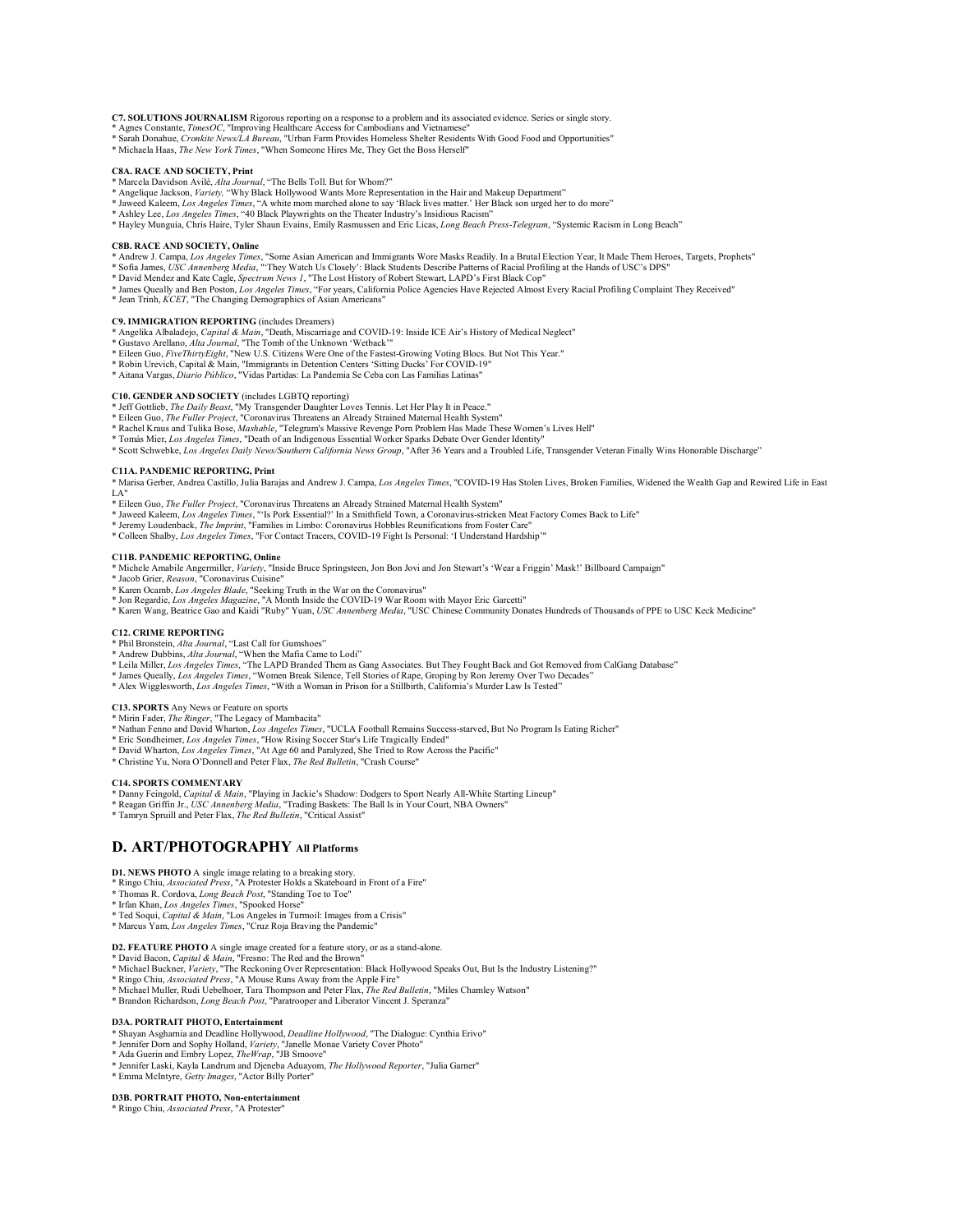- \* Thomas R. Cordova, *Long Beach Post*, "Shirley Raines, Beauty 2 The Streetz" \* Julie Leopo, *Voice of OC*, "Leopo: A Time to Reflect, Recognize Local Indigenous History"
- 
- \* Omar Sanchez, *Voice of OC*, "'I Hope They Put Themselves in Our Shoes'" \* Dustin Snipes, *Super Lawyers Magazine*, "Medium Cool"

- **D4. SPORTS PHOTO** A single sports image. \* Ringo Chiu, *AP Images*, "Fans Watch the World Series in Their Cars"
- 
- 
- \* Ling Luo, *USC Annenberg Media*, "Men's Basketball Snaps Two-game Skid Against Arizona"<br>\* Ling Luo, *USC Annenberg Media*, "Okongwu Declares for NBA Draft"<br>\* Ling Luo, *USC Annenberg Media*, "Women's Basketball Ends Four
- 

# **D5. ENTERTAINMENT PHOTO** A single entertainment image.

- \* Donna Balancia, *California Rocker*, "Mick Jagger of The Rolling Stones" \* Ringo Chiu, *Associated Press*, "A Trumpet Player"
- \* Ada Guerin and Corina Marie, *TheWrap*, "Harvey Guillén"
- 
- \* Emma McIntyre, *Getty Images*, "Jennifer Aniston and Brad Pitt Reunite at the SAG Awards" \* Emma McIntyre, *Getty Images*, "Rachel Brosnahan at the SAG Awards"

#### **D6. PHOTO ESSAY (single topic) Culture/Entertainment** At least two images published the same day, or as a series.

- 
- \* David Bacon, *Capital & Main*, "Fresno: The Red and the Brown" \* David Bacon, *Capital & Main*, "Tulare County During the Pandemic The Hard Price of Poverty"
- \* Donna Balancia, *California Rocker*, "David Bowie Celebration"
- \* Walter Feller, *Alta Journal*, "Searching for Mary Austin" \* Philip Vukelich, Rudi Uebelhoer, Tara Thompson, Nora O'Donnell and Peter Flax, *The Red Bulletin*, "Blood Runs Cold"

- **D7. PHOTO ESSAY (single topic) News/News Feature** At least two images published the same day, or as a series. \* Ringo Chiu, *Associated Press*, "Peaceful Protests Turn Violent in Fairfax District"
- \* Thomas R. Cordova, *Long Beach Post*, "Jesse Alcala, a Single Father and Who Has Full Custody of His Five Girls"<br>\* Jennifer Laski and Joe Puglises, *The Hollywood Reporte*r, "Hollywood on Lockdown 30 Feet Away Portfoli
- 
- 
- \* Marcus Yam and Alan Hagman, *Los Angeles Times*, "Venezuelan Exodus"

#### **D8. EDITORIAL CARTOON**

- \* Lalo Alcaraz, *Andrews McMeel Syndicate*, "Huntington Bleach" \* Steve Greenberg, Crooksandliars, "The Appropriate Salute"
- 
- \* Mr. Fish (Dwayne Booth), *ScheerPost*, "The Greatest Snow on Earth" \* Ari Saperstein, *KPCC/LAist*, "A Guide to Social Distancing"
- 

#### **D9. ILLUSTRATION**

- 
- \* Steve Carroll, *Alta Journal*, "Searching for Mary Austin"<br>\* Matt Collins and Kelsey Stefanson, *The Hollywood Reporter*, "'You Want to See Yourself in Cartoons'"<br>\* Victor Juhasz, *Alta Journal*, "'Ribs, Muscle, Bone'"<br>\*
- 
- 
- \* Sébastien Thibault, Tara Thompson and Peter Flax, *The Red Bulletin*, "Head in Screen"

#### **D10. GRAPHIC**

- \* Donna Balancia, *California Rocker*, "'After Hours' by The Weeknd Proves Those Who Don't Remember the Past Repeat It Too"<br>\* Sonya Quick, *Voice of OC,* "Orange County CA Coronavirus Daily Tracker by City, New Cases and H
- 
- 

#### **D11. ANIMATION/MOVING GRAPHIC**

- \* Donna Balancia, California Rocker, "'After Hours' by The Weeknd Proves Those Who Can't Remember the Past Repeat It Too"<br>\* Abhinanda Bhattacharyya, USC Annenberg Media, "The Iowa Caucuses Are Coming Up. But... What Exactl
- \* Henry Cram, *KCET*, "Props-in-a-Minute: Election 2020"
- 

### **D12. COVER ART**

- \* Raul Aguila and Zohar Lazar, *Variety*, "Fighting Chance" \* Raul Aguila and Francesco Muzzi, *Variety*, "RIP Cable"
- 
- \* Raul Aguila and Greg Ruth, *Variety*, "Citizen Fincher"
- 
- \* Peter Cury and Krzysztof Domaradzki, *The Hollywood Reporter*, "The Implosion" \* Sébastien Thibault, Rudi Uebelhoer, Tara Thompson, Nora O'Donnell and Peter Flax, *The Red Bulletin*, "Rising to the Challenge"

# D13. PAGE DESIGN Demonstrating outstanding art direction and layout, graphics.<br>\* Deadline Hollywood staff, *Deadline Hollywood*, "Friends in Law"<br>\* Deadline Hollywood staff, *Deadline Hollywood*, "The Paradox of Parasite"

\* Gabriela Lepervanche, *Hollywood International Filmmaker*, "The Most Important Job in Hollywood" \* Sonya Quick, *Voice of OC*, "Voice of OC"

\* Kelsey Stefanson, Peter Cury and David Needleman, *The Hollywood Reporter*, "The Homeland Files"

#### **D14. BEST ISSUE A publication, supplement or special issue from a single day, demonstrating outstanding art direction, layout and/or graphics.**

- \* *Beverly Press/Park LaBrea News*, Karen Villalpando, Michael Villalpando, Edwin Folven and Cameron Kiszla, "30th Anniversary Issue"
- *\* LACC,* Beatrice Alcala, "Coronavirus Roars into 2020"
- \* *Reason,* Joanna Andreasson, "Fix the Police (Special Issue)"
- \* *Variety,* Raul Aguila, Jennifer Dorn, Ted Keller, Elliot Stokes, Haley Kluge, Tarryn Silver, Richard Maltz, Alex Gitman and James Slocum, "Variety's Hitmakers Featuring Harry Styles" \* *Variety,* Variety staff, "The Great Depression"

# **E. NEWSPAPERS Over 50,000 circulation Includes news bureaus and correspondents. Enter individually or as a team.**

#### **E1. NEWS FEATURE – General News/Hard News**

- 
- \* Ryan Carter and Jeff Collins, *Southern California News Group*, "Evictions Begin for 1,000 LA County Renters with pre-COVID Judgments"<br>\* Jeff Collins, *Orange County Register/Southern California News Group*, "No Work, No
- 
- 
- 

# E**2. NEWS FEATURE – Society/Culture/History (for Environment Science, Education, Technology, <mark>see category</mark> <mark>?</mark><br>\* Makeda Easter,** *Los Angeles Times,* **"How Out-of-work Strippers Made Their Show Virtual and Are 'Taking the P**

- 
- \* Kurtis Lee, *Los Angeles Times,* "This Newspaper Has Never Forgotten the 1921 Tulsa Race Massacre and Its Fight Continues"<br>\* Erika Ritchie, *Orange County Register/Southern California News Group,* "A Year After Marine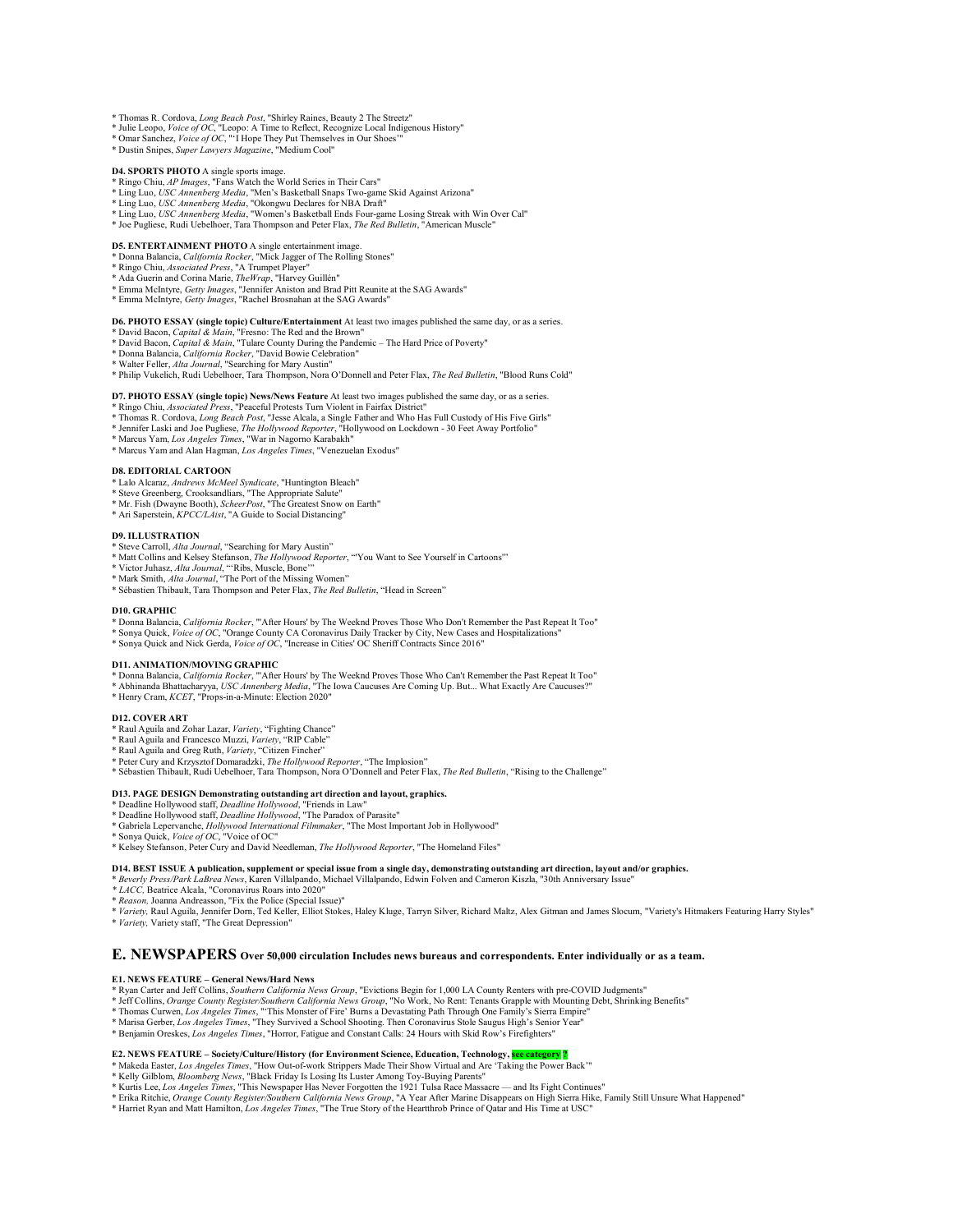#### **E3. LIFESTYLE FEATURE**

- 
- \* Makeda Easter, *Los Angeles Times*, "How Learning to Roller Skate Helped Me Connect with a Piece of L.A. Black Culture"<br>\* Kelly Hartog, *The Jewish Journal of Los Angeles*, "Skirball Cultural Center Founder and President
- 
- 

#### **E4. ENTERTAINMENT NEWS or FEATURE**

- 
- \* Lisa Fung, *The New York Times*, "Elders and an Artist Bring a Social Sculpture to Life" \* Jessica Gelt, *Los Angeles Times*, "Groundlings and Upright Citizens Brigade Face Racism and the 'Comedy Problem'"
- 
- \* Lily Moayeri, *Los Angeles Times,* "Tech is Music to Their Ears"<br>\* Stacy Perman, *Los Angeles Times,* "The Mystery of a Stolen Rare Cello Has a Surprise Ending"<br>\* Lucas Shaw, *Bloomberg News,* "Hulu Gets Sidelined in Dis
- 

#### **E5. PERSONALITY PROFILE**

- 
- 
- 
- \* Michael Idato, *The Sydney Morning Herald*, "Gillian Anderson Takes The Crown"<br>\* Michael Idato, *The Sydney Morning Herald*, "Hugh Grant: Old, Ugly and Loving It"<br>\* Michael Idato, *The Sydney Morning Herald*, "The Fear B
- \* Deborah Vankin, *Los Angeles Times*, "This 81-year-old Was LA's Most Devoted Museum-goer Until COVID-19 Shuttered Cultural Institutions"

#### **E6. INVESTIGATIVE** May include relevant information on the impact, or supporting editorials and letters to the editor. Series accepted. **-- 6**

- 
- \* Kim Christensen and Ben Poston, *Los Angeles Times,* "Dying for Dollars"<br>\* Liam Dillon, Ben Poston and Julia Barajas, *Los Angeles Times*, "Black and Latino renters face eviction, exclusion amid police crackdowns in Cali \* Jack Dolan and Brittny Mejia, *Los Angeles Times*, "Deadly Delays"
- 
- \* Paul Pringle, Alene Tchekmedyian and David Pierson, *Los Angeles Times*, "A Gruesome Betrayal"<br>\* Sara Tiano, Cynthia Dizikes and Joaquin Palomino, *The Imprint/The San Francisco Chronicle*, "Far from Home, Far from Safe"

#### **E7. BUSINESS** An article or series.

- \* Ryan Carter and Jeff Collins, *Southern California News Group*, "Evictions Begin for 1,000 LA County Renters with Pre-COVID Judgments"
- \* Jeff Collins, *Orange County Register/Southern California News Group*, "'Zoom University' Students Stuck with Unwanted Leases"<br>\* Daniel Miller and Amy Kaufman, *Los Angeles Times*, "L.A.'s Storied Magic Castle Shaken by
- 
- \* Margot Roosevelt, *Los Angeles Times*, "Can Prop. 16 boost California's Latino-, Black-, Asian- and women-owned companies?"
- \* Lucas Shaw, *Bloomberg News*, "OnlyFans Is a Billion-Dollar Media Giant Hiding in Plain Sight"

- 
- 
- 
- **E8. COMMENTARY** On political, social, cultural, investigative, judicial, economic or other serious subjects. For editorials see C7.<br>\* Thomas Elias, *California Focus, "Virus May Provide a Viable Housing Solution"*<br>\* Micha

### **E9. COLUMNIST** One person's viewpoint. Up to 4 samples.

- 
- \* Gustavo Arellano, *Los Angeles Times*, "Columns by Gustavo Arellano" \* LZ Granderson, *Los Angeles Times*, "Columns by LZ Granderson"
- 
- 
- \* Nita Lelyveld, *Los Angeles Times*, "City Beat Columns"<br>\* Steve Lopez, *Los Angeles Times,* "Columns by Steve Lopez"<br>\* Charles McNulty, *Los Angeles Times*, "Columns by Theater Critic Charles McNulty"

### **F. NEWSPAPERS Under 50,000 circulation Include news bureaus and correspondents. Enter individually or as a team.**

#### **F1. NEWS FEATURE**

- 
- \* Bradley Bermont, Pasadena Star News, "With Mammoth Bobcat Fire Looming, Firefighters Draw Battle Lines Along Mt. Wilson's Steep Slopes"<br>\* Brian Hews, *Los Cerritos Community News*, "Conflicts of Interest and Corruption R
- \* Hayley Munguia, *Long Beach Press-Telegram*, "From Fleeing Cambodia to Helping Build Mars Rover, JPL Engineer Embodies 'Perseverance'"
- 
- \* Crystal Niebla, *Long Beach Post*, "Life Lessons: How a LBUSD Grad Navigated a Difficult Path to Become the School Board's Youngest Member"<br>\* Scott Schwebke, *Los Angeles Daily News/Southern California News Group*, "Afte

### **F2. LIFESTYLE FEATURE**

 $* N/A"$ 

#### **F3. ENTERTAINMENT NEWS or FEATURE**

- \* Brett Callwood, *LA Weekly,* "No Stagediving, No Moshing, No Crowd Surfing: What the Live Music Landscape Will Look Like Moving Forward"<br>\* Brett Callwood, *LA Weekly,* "The E-Fest Game: How Minecraft and Fortnite Have Ch
- 
- \* Janet Nepales, *Manila Bulletin/GMA-7*, "Oliver Stone Recalls Filming in PH in New Memoir"

#### **F4. PERSONALITY PROFILE**

- \* Lina Lecaro, *LA Weekly*, "Blood Brother: Spike Lee Talks New Joint, the Power of Protest and Changing the World"
- \* Hayley Munguia, *Long Beach Press-Telegram*, "Suely Saro, Long Beach's First Cambodian American Council Member, Is Ready for This Moment" \* Michele Stueven, *LA Weekly*, "The Sky's the Limit for Barbara Burrell"
- 
- \* Junko Yoshida, *Rafu Shimpo*, "Never Forget Your Courage: Sept. 22 Marks the 70th Anniversary of the Passing of Gov. Carr, Who Stood for the Rights of Japanese Americans"
- 
- F5. INVESTIGATIVE May include relevant information on the impact, or supporting editorials and letters to the editor. Series accepted.<br>\* Brian Hews, Los Cerritos Community News, "Asm. Cristina Garcia Took Thousands From Co
- \* Jessica Mach, *Los Angeles Daily Journal*, "22 Counties Not Complying with Bias Committee Recommendation"
- \* Joe Nelson and Scott Schwebke, San Bernardino Sun/Southern California News Group, "West Valley Water District Corruption"<br>\* Scott Schwebke, Los Angeles Daily News/Southern California News Group, "Los Angeles DA Controver
- 
- \* George Toshio Johnston, *Pacific Citizen*, "Finding Frank Fujino"

#### **F6. BUSINESS** An article or series.

- 
- \* Ruksana Hussain, *Cuisine Noir*, "Spotlight on African Cuisine and the Entrepreneurs Paving the Way"<br>\* Brandon Richardson, *Long Beach Business Journal*, "Record Stores Still Spinning from Pandemic But Sales Are Trending

**F7. COMMENTARY** On political, social, cultural, investigative, judicial, economic or other serious subjects. For editorials see C2.

- \* Chandra Bozelko, *The Downey Patriot*, "Beware of Progressive Prosecutors Like George Gascon"
- \* Thomas Elias, *California Focus*, "Virus May Bring a Viable Housing Solution"
- \* Ryan Lo and Chandra Bozelko, *Reno Gazette Journal*, "Klobuchar's Own Central Park Five Situation."
- \* Karen Ocamb, *Los Angeles Blade*, "Strong at the Broken Places" \* Harry Saltzgaver, *Grunion Gazette/SCNG*, "In Closed Session: This Recount Should Have Been Automatic"

**F8. COLUMNIST** One person's viewpoint. Up to 4 samples.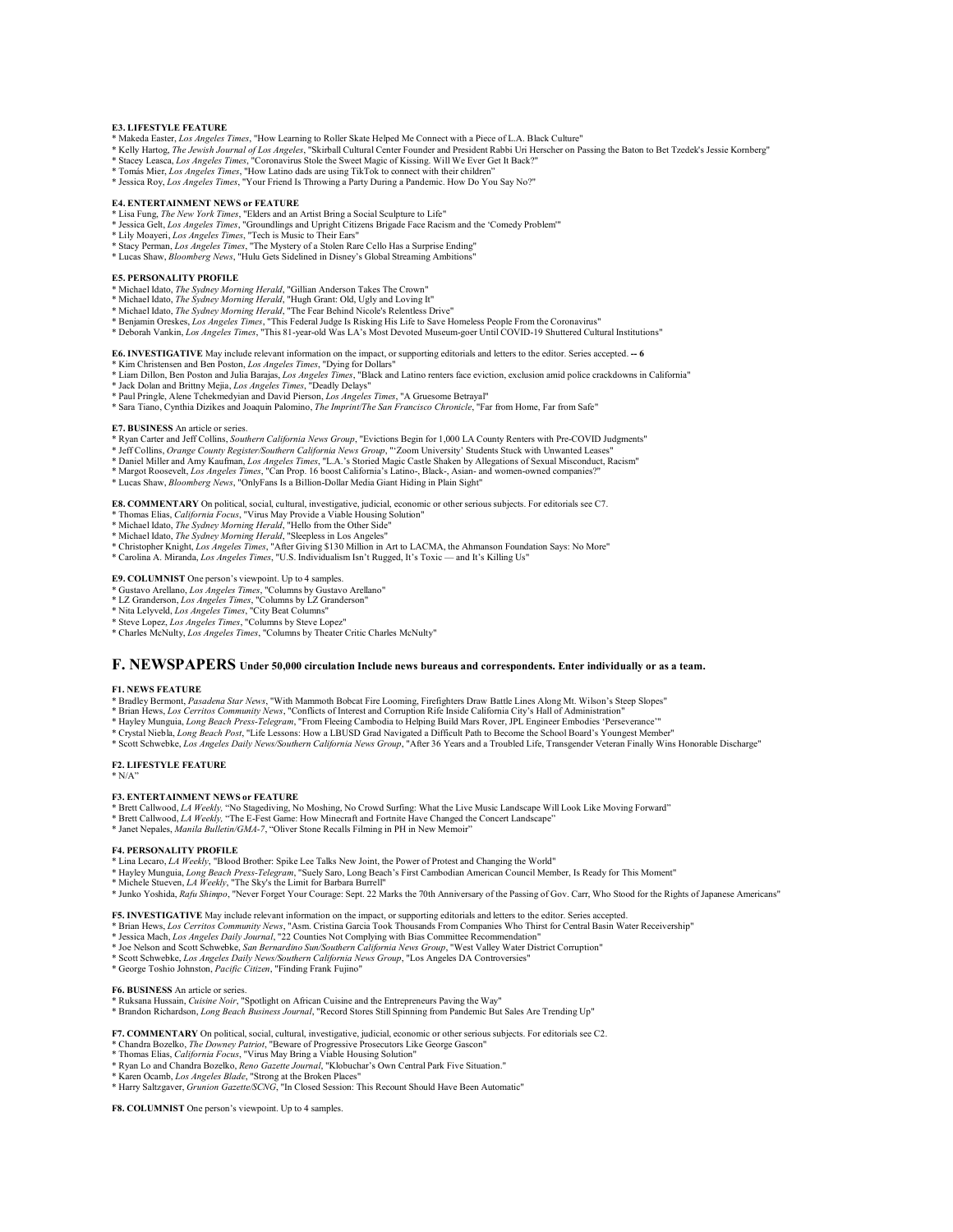\* Chandra Bozelko, *Victorville Daily Press*, "The Outlaw Column: Insider Takes on Criminal Justice" \* Henry Dubroff, *Pacific Coast Business Times*, "Pacific Coast Business Times' Weekly Columns"

- \* Thomas Elias, *California Focus* (syndicated column), "California Focus Syndicated Column"
- \* Dennis McCarthy, *LA Daily News*, "Dennis McCarthy's Columns"

# **G. MAGAZINES**

# **Including magazines with L.A. bureaus**

# **G1. INVESTIGATIVE** Reporting by an individual or team.

- \* Gary Baum, *The Hollywood Reporter*, "Meet the Controversial Doctor Behind the Dr. Phil Empire"
- \* Lauren Etter, *Bloomberg Businessweek,* "Juul Quietly Revamped Its E-Cigarette, Risking the FDA's Rebuke"<br>\* Scott Feinberg and Scott Johnson, *The Hollywood Reporter*, "Catherine Burns: The Vanishing of an Oscar-Nominate
- 
- \* Lesley Goldberg and Kim Masters, *The Hollywood Reporter*, "NBC Insiders Say Entertainment Boss Fostered Toxic Culture, Under Investigation"<br>\* Tatiana Siegel and Kim Masters, *The Hollywood Reporter*, "Steven Mnuchin's F
- 

**G2. COMMENTARY** On political, social, cultural, investigative, judicial, economic or other serious subjects, including editorials.<br>\* Christina Aushana and Tara Pixley, *NiemanReports*, "Protest Photography Can Be a Powerf

- 
- \* Bill McKibben and Peter Flax, *The Red Bulletin*, "Reality Matters"
- \* Gabbriel Schivone, *The Progressive*, "Rebel Cops: A Look at the Conscientious Objectors of Law Enforcement" \* Will Self, *Alta Journal*, "Islands in the Land"
- \* Stephanie Slade, *Reason*, "Against the New Nationalism"

#### **G3. COLUMNIST** One person's point of view on any subject.

\* Kareem Abdul-Jabbar, The Hollywood Reporter, "'Kobe Bryant, Gayle King and Why Black Words Matter', 'Where Is the Outrage Over Anti-Semitism in Sports and Hollywood?', 'Why 'Gone With the Wind' Needs a Warning Label, Not

- \* John Freeman, *Alta Journal*, "The New California Curriculum" \* Judith Freeman, *Alta Journal*, "The Port of the Missing Women"
- 
- \* Katherine Mangu-Ward, *Reason*, "The Dangerous Lure of Political Violence"
- \* David L. Ulin, *Alta Journal*, "Looking Backward from the Future"

#### **G4. FEATURE – Business/Government, over 1,000 words**

\* Kate Aurthur and Adam B. Vary, *Variety*, "Extras on \$et: Inside Hollywood's Pricey Plans to Restart Production" \* Austin Carr and Chris Palmeri, *Bloomberg Businessweek*, "Socially Distance This"

- 
- \* Matt Donnelly, *Variety*, "How COVID-19 Rocked Hollywood's \$125 Billion Licensing and Consumer Product Cash Cow" \* Alan Ohnsman, *Forbes*, "Meet The Fiskers, The Billionaire Power Couple Taking On Tesla"
- \* Brian Steinberg, *Variety*, "Madison Avenue Meltdown: Marketers, Media Outlets Feud Over Billions of Dollars in Advertising"

#### **G5. FEATURE – Culture/Arts, over 1,000 words**

- \* Christian Britschgi*, Reason,* "Why Does Hollywood Hate Real Estate Developers?"<br>\* Brittany Martin*, Los Angeles Magazine,* "Sqirl Accused of Moldy Jam, Questionable Practices, and Stolen Recipes"<br>\* Rebecca Rubin*, Varie*
- 
- \* Tatiana Siegel, *The Hollywood Reporter*, "Was Sundance a 'First Petri Dish' of Coronavirus in the States?" \* Cate Young, *The American Prospect*, "Why So Many Black Horror Films Are Horrors Themselves"
- 

- 
- 
- G6. FEATURE, under 1,000 words Any feature.<br>\* Gustavo Arellano, Alta Journal, "Folsom Prison Blues (Again)"<br>\* Zoe Hewitt, *Variety*, "F9' and "Matrix 4' Helicopter Camera Crews Aim High for Action Shots"<br>\* Katie Kilkenny,
- 
- 

# **G7. ENTERTAINMENT NEWS or FEATURE** Coverage of any entertainment subject by a person or a team.

- \* Matthew Carey, *Deadline Hollywood*, "Murder in the Consulate: Oscar Contender 'Kingdom of Silence' Parses Brutal Killing of Journalist Jamal Khashoggi"
- \* Rae Dubow, *Alta Journal*, "Background Art"
- 
- \* Steven Gaydos, *Variety*, "Jackie DeShannon Overcame Male Music World"<br>\* Katie Kilkenny and Seth Abramovitch, *The Hollywood Reporter*, "Daytime TV's Dark Side: Former 'TMZ on TV,' 'Ellen' and 'Rosie' Employees Detail Ab
- \* Elizabeth Wagmeister, *Variety*, "Six Strangers Testified Against Harvey Weinstein. Now, They're Bonded for Life"

#### **G8. PERSONALITY PROFILE, Film/TV Personalities**

- 
- \* Seth Abramovitch, *The Hollywood Reporte*r, "Pee-wee Herman's "Dark" Reboot: Paul Reubens Is Ready to Stage a Comeback"<br>\* Antonia Blyth, *Deadline Hollywood*, "Kathy Bates On 'Richard Jewell' Controversy: 'I Worried It W
- \* Daniel D'Addario, *Variety*, "'Pose' Star Indya Moore Reflects on Activism and the Road Ahead"
- 
- \* Angelique Jackson, *Variety*, "Man of Action: Tyler Perry on Producing During the Pandemic and Why He's Weighing in on Politics"<br>\* Michael Schneider, *Variety*, "Andre Braugher Reexamines His Cop Roles and Urges 'Brookly

#### **G9. PERSONALITY PROFILE, Politics/Business/Arts Personalities**

- \* Geoffrey Gray, *Alta Journal*, "Dear Inga, Love Jack" \* Tim Greiving, *Alta Journal*, "The Billion-Dollar Composer"
- 

\* Gill Pringle, *The Telegraph Magazine, UK*, "Question: Why Would Tosca Musk Never Ask Her Billionaire Brother Elon for a Loan? Answer: He Would Have Said No."<br>\* Lacey Rose, *The Hollywood Reporter*, "Shonda Rhimes Is Rea

Fears"

\* Rebecca Sun, *The Hollywood Reporter*, "From 'Parasite' to BTS: Meet the Most Important Mogul in South Korean E

**G10. IN-HOUSE or CORPORATE PUBLICATION** Single-best issue published by a company, agency or organization, for internal or external distribution.<br>\* Susan Bell and Letty Avila, *USC Dornsife Magazine*, "Fall 2020/Winter 202

- 
- 
- 
- \* Rosie Soto-Cohen, Marina Senderov and Michael D. White, *San Fernando Valley Bar Association*, "Valley Lawyer Magazine"
- \* Variety, *Variety*, "An Earth-Shattering Year"

## **H. BROADCAST – ANY OUTLET TV/Film/Radio/Podcast**

#### **H1. HUMOR/SATIRE WRITING**

- \* Meredith Bragg, Austin Bragg and Remy, *ReasonTV*, "Every Political Ad Ever"
- \* Richard Montoya, Ricardo Salinas and Herbert Siguenza, *KCET*, "Southland Sessions: Culture Clash's Totally Fake Latino News"
- \* Morris O'Kelly (Mo'Kelly), *Black Information Network/iHeartRadio*, "Spike Lee to Pen Musical History of Viagra" \* Tom Walters and Liam Hyland, *CTV National News*, "Ice Cream Baby"
- 

# **H2. OBITUARY/IN APPRECIATION – Film/TV Personalities** \* Beyond Sport Team, *Spectrum News 1*, "Kobe Bryant Obituary" \* George Pennacchio, *KABC-TV*, "Remembering Kobe Bryant"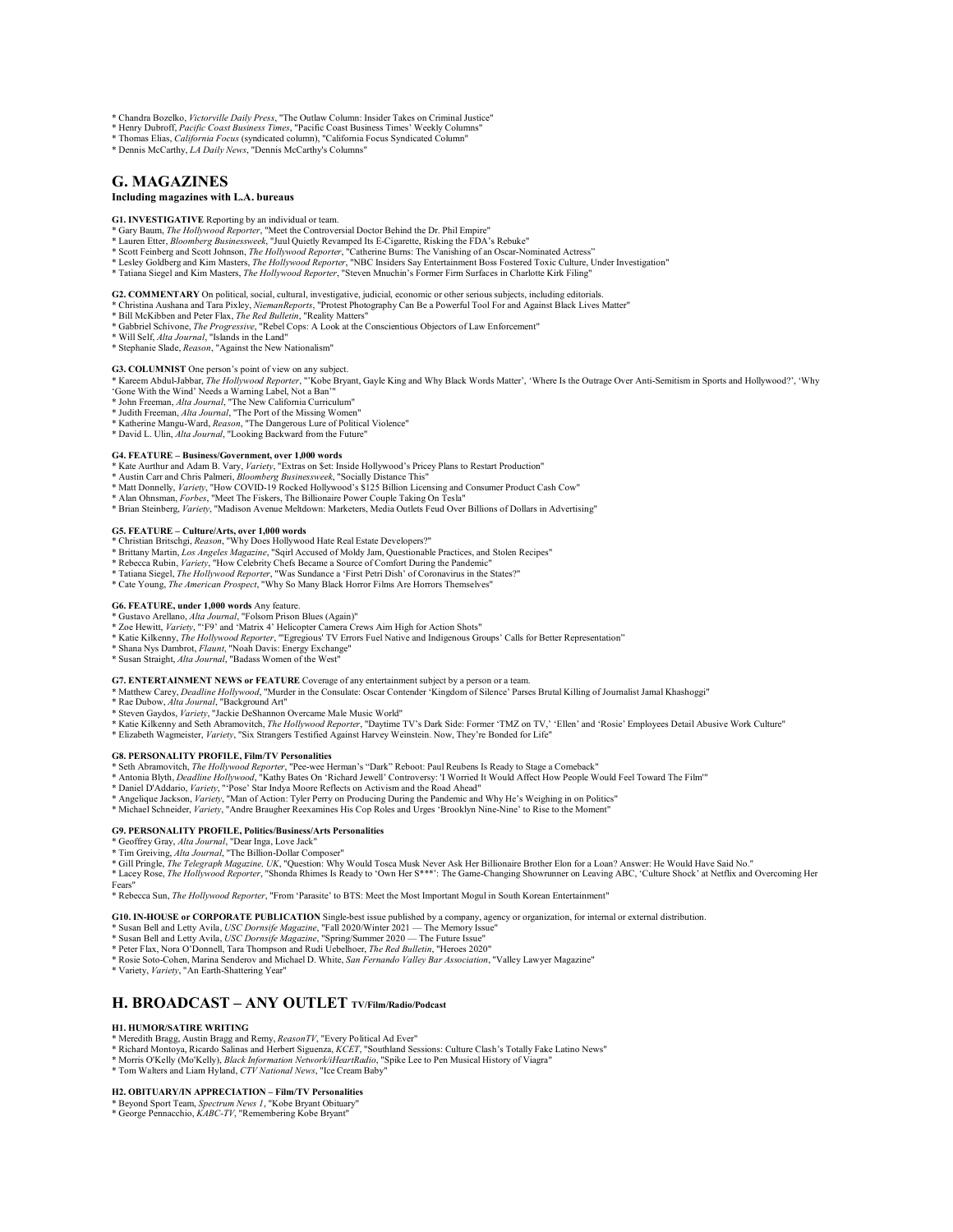\* George Pennacchio and Cheryl Diano, *KABC-TV*, "Remembering Regis Philbin" \* Tom Walters and Liam Hyland, *CTV National News*, "Kirk Douglas Obit"

\* Peter Wilgoren, Hayley Herst, Julio Duran, Art Talavera and Tony Ruiz, *FOX11 Los Angeles*, "Morgan Freeman Narrates 'Dear Kobe'"

#### **H3. OBITUARY/IN APPRECIATION – Politics/Business/Arts Personalities**

- \* Cami Buckman, Lisa McRee, Mark Grizzle, Diana Jimenez and Bill Cipolla, *Los Angeles Times/Spectrum News 1*, "This Day in History: Dr. Seuss Dies"<br>\* Morris O'Kelly (Mo'Kelly), *KFI AM640/iHeartRadio,* "The Mo'Kelly Show
- 
- \* Tom Walters, *CTV National News*, "The Life of John Lewis"

**H4. SOLUTIONS JOURNALISM** Rigorous reporting on a response to a problem and its associated evidence. Series or single story.

- \* Paul Detrick, *ReasonTV,* "Hospital Technicians Ignore Copyright Law to Fight COVID-19"<br>\* Juan Devis, Matthew Crotty, Jon Christensen, Eric Waldron and Jaime Morgan-Munoz, *KCET*, "The New West and the Politics of the En
- 
- \* Phillip Palmer, *ABC7 Eyewitness News*, "Solutions Series"

#### **H5A. RACE AND SOCIETY, TV**

- \* Albert Brave and Tiger Lee, *Los Angeles Times*, "An Epidemic of Hate: Anti-Asian Hate Crimes Amid Coronavirus"
- \* Juan Devis, Jacqueline Reyno, Matthew Crotty, Doug Potts and Amanda Marie Pinedo, *KCET*, "Artbound: The Watts Towers Arts Center"<br>\* Giselle Fernandez, Seth Katz and Anaconda Street Productions, *Spectrum News I SoCal*,
- 
- \* Karen Foshay, Trevor Jackson, Michael Ray and Tori Edgar, *KCET*, "I Was There" \* Leon Krauze, Andrea Gonzales, Yarel Ramos, Francisco Ugalde and Andres Pruna, *KMEX*, "California Mexicana"

#### **H5B. RACE AND SOCIETY, Radio**

- \* Madeleine Brand and Brian Hardzinski, *KCRW*, "Former NFL player Emmanuel Acho on 'Uncomfortable Conversations with a Black Man'"
- \* Madeleine Brand and Angie Perrin, *KCRW,* "How Video Evidence Can Work For and Against African Americans Facing Police Violence"<br>\* Benjamin Gottlieb, *KCRW,* "LAPD program puts the spotlight on community policing. Is it
- 
- \* Robert Scheer, "Scheer Intelligence", *KCRW*, "Melina Abdullah: The Powerful Past, Present and Future of Black Lives Matter"

### **H6. IMMIGRATION REPORTING** (includes Dreamers)

- 
- \* Juan Devis, Matthew Crotty, Omar Foglio, Jose Luis Figueroa and Ana Paola Rodriguez, KCET, "187: The Rise of the Latino Vote"<br>\* Giselle Fernandez, Seth Katz and Anaconda Street Productions, Spectrum News 1 SoCal, "LA Sto
- 
- \* Benjamin Gottlieb, *KCRW*, "LA Day Laborers Struggle with No Work, Little Help During Pandemic"<br>\* Claudia Murray and Jim Epstein, *ReasonTV,* "Venezuelans Fleeing Socialism Find Community at a Miami Storage Facility"<br>\* J
- 

#### **H7. GENDER AND SOCIETY** (includes LGBTQ reporting)

- \* Jonathan Bastian, *KCRW*, "What Makes Men, Men" \* Itay Hod, *Spectrum News 1*, "Transforming Fashion"
- 
- \* Inside The Issues with Alex Cohen team, *Spectrum News 1*, "Politician and Activist Sharon Franklin Brown"
- \* Qinling Li, *ReasonTV*, "Meet the Trans Activists Fighting for Sex Worker Freedom" \* Patsy Northcutt, Kim Spencer and Liz Canning, *KCET*, "Global Mosaic: Young Women Rising"
- 

#### **H8A. PANDEMIC REPORTING, TV**

- \* Emily Caruso, *USC Annenberg Media*, "San Rafael Life Under Lockdown"<br>\* Dateline NBC staff, *Dateline NBC*, "The Playbook"<br>\* Dateline NBC staff, *Dateline NBC*, "Race for a Vaccine"
- 
- 
- \* Renee Eng, *Spectrum News 1 SoCal*, "Homeless Handwashing Stations" \* Steven Vargas, *USC Annenberg Media*, "Dancing at Home"
- 

- H8B. PANDEMIC REPORTING, Radio<br>\* Danielle Chiriguayo, *KCRW,* "Face Shields, Verbal Abuse and Persistent Danger. Restaurant Workers Share Their Reopening Stories"<br>\* Benjamin Gottlieb, *KCRW,* "San Gabriel Valley Restaurate
- 
- \* LMU Magazine Off Press Podcast, *Loyola Marymount University*, "Chilembwe Mason, M.D." \* Fiona Pestana, *USC Annenberg Media*, "My Quarantine Diary: A Student Tries Staying Sane While Staying Home"
- \* Robert Scheer, *KCRW*, "Sarah Holt: A Global Look at the Virus That Upended the World"

### **H9. CRIME REPORTING**

- \* Andrea Canning, Susan Leibowitz, Rocio Zamora, David Ketterling and Terrell Tangonan, *Dateline NBC,* "Point Blank"<br>\* Robert Dean, Jessica Devera, Karen Israel, Chetna Joshi and Keith Morrison*, Dateline NBC*, "Left for
- \* Karen Foshay, Tori Edgar, Denise Chan, Michael Bloecher and Maya Craig, *KCET*, "SoCal Connected: The Fight to Know"
- \* Gene Kang (reporter), Thomas Lin (photographer) and Tammy Chan (producer), KTLA 5 News, "Exclusive: 'How Could You Do This?': Pico-Union Family Speaks Out After Relative<br>Allegedly Stabbed Grandmother and 6-year-old to De
- \* Gene Kang (reporter) and David Lopez (photographer), *KTLA 5 News*, "The Largest Haul in DEA History"

# **H10. SPORTS** Any News or Feature on sports.

- \* Jonathan Bastian, Brian Kardzinski and Kathyrn Barnes, *KCRW*, "Phillie Phanatic and Other Mascots Continue to Have Fun, Even Without Fans in Ballparks"
- \* Giselle Fernandez, Seth Katz and Anaconda Street Productions, *Spectrum News 1 SoCal*, "LA Stories with Giselle Fernandez: Kevin Demoff"
- \* Benjamin Gottlieb, *KCRW*, "Esports Gain New Followers Among the Homebound" \* LMU Magazine Off Press Podcast, *Loyola Marymount University*, "Paul Westhead"
- 
- \* Susan Valot, *NPR's "Only A Game",* "MLB's First Bonus Baby and the Hollywood Big Shot Who Changed Baseball"

# **I.TELEVISION/FILM Broadcast, including online and cable TV, produced in Southern California.**

### **I1. REGULARLY SCHEDULED NEWSCAST**

\* *KTLA 5 News,* KTLA 5 News Team*,* "KTLA 5 News at 10" \* *Spectrum News 1 Los Angeles,* Spectrum News 1 Team*,* "Your Evening"

### **I2. ANCHOR/HOST** Any anchor or host, single or team.

# \* Giselle Fernandez, *Spectrum News 1*, "LA Stories with Giselle Fernandez: Freedom Riders" \* Jenn Harris, *Los Angeles Times*, "The Bucket List"

- 
- \* Lester Holt, *Dateline NBC*, "The Playbook"
- 
- \* Leyna Nguyen, *KCET*, "Props-in-a-Minute: Election 2020" \* Bianca Rae and Melvin Robert, *Spectrum News 1*, "The Hollywood Dream: Chasing Oscar"

### **I3. VIDEOGRAPHER** Any news, feature, sports or documentary videographer.

- \* Phil Ige, *KTLA 5 News*, "The Show Must Go On" \* Corbett Jones, *KCET*, "Tending Nature: Guarding Ancestral Grounds with the Wiyot" \* Travis LaBella, *KCET*, "Artbound: Light and Space"
- 
- \* Ernesto Torres, *KNBC 4*, "Sense of Pride"
- \* Eric Waldron, *KCET*, "The New West and the Politics of the Environment"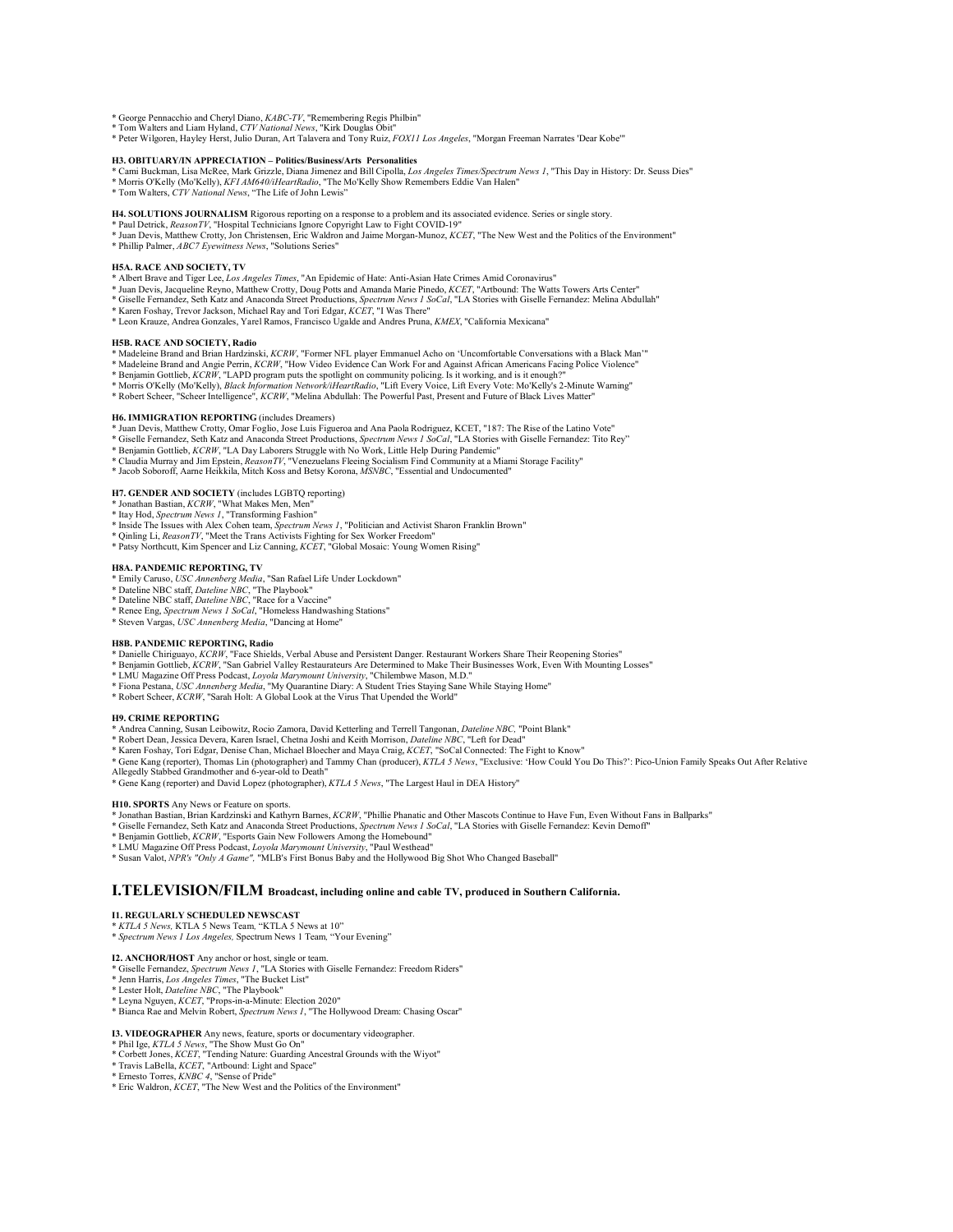# **I4. BREAKING NEWS** One news story, by an individual or a team. \* George Pennacchio and Cheryl Diano, *KABC-TV*, "Alex Trebek's Best Friends React to His Passing"

\* Ernesto Torres and Tony Shin, *KNBC 4*, "Fierce Winds"

**I5. INVESTIGATIVE** Reports showing enterprise, initiative, research. Single report or a series.

- \* Oswaldo Borraez and Andres Pruna, *KMEX*, "Perfil Policial" \* Jim Epstein, *ReasonTV*, "Cypherpunks Write Code"
- 
- \* Karen Foshay, Tori Edgar, Denise Chan, Michael Bloecher and Maya Craig, *KCET*, "SoCal Connected: The Fight to Know"
- \* Lisa McRee, Roger Martínez, Kiera Feldman, Jack Leonard and Adam VanDeKerchove, *LA Times Today/Spectrum News 1*, "Toxic Fumes on Planes"
- \* Keith Morrison, Shane Bishop, Vince Sturla, Michelle Madigan and David Ketterling, *Dateline NBC*, "What Happened to the Children?"

#### **I6. NEWS FEATURE, over 5 minutes**

- 
- \* Giselle Fernandez, Seth Katz and Anaconda Street Productions, Spectrum News 1 SoCal, "LA Stories with Giselle Fernandez: Jackie Lacey"<br>\* Karen Foshay, Tori Edgar, Denise Chan, Michael Bloecher and Maya Craig, KCET, "SoCa
- 
- \* Ann Preisman, Justin Balding, Mario Garcia, Joe Delmonico and Andrea Canning, *Dateline NBC*, "Voices for Vanessa"

- **I7. NEWS FEATURE, under 5 minutes** \* Karen Foshay, Trevor Jackson and Michael Ray, *KCET*, "I Was There: Black Lives Matter Protests"
- \* Karen Foshay, Michael Ray and Trevor Jackson, *KCET*, "I Was There: LAPD Chokeholds" \* Itay Hod, *Spectrum News 1*, "The Biden Effect"
- 
- \* Andres Pruna and Yara Lasanta, *KMEX*, "Mamiferos Gigantes" \* Carlos Saucedo and Phil Ige, *KTLA 5 News*, "Chicano Moratorium: 50 Years Later"
- 

### **I8. HUMAN INTEREST FEATURE, over 5 minutes**

- \* Giselle Fernandez, Seth Katz and Anaconda Street Productions, *Spectrum News 1 SoCal*, "LA Stories with Giselle Fernandez: Maye Musk"
- \* Giselle Fernandez, Seth Katz and Anaconda Street Productions, *Spectrum News 1 SoCal*, "LA Stories with Giselle Fernandez: Rabbi Leder"
- \* Araksya Karapetyan, *KTTV*, "Family Shares Their Journey to Adopt Little Girl from Armenia" \* Gina Pollack, Andy Viner, Robert McDonnell, Helki Frantzen and Karen Foshay, *KCET*, "SoCal Connected: Fire Station 9"
- \* The SoCal Scene Team, *Spectrum News 1*, "Ron Finley Gangsta Gardener"
- 

# **I9. HUMAN INTEREST FEATURE, under 5 minutes**

- \* Thomas Cordova, *Long Beach Post*, "Shirley Raines Heads Up, Beauty 2 The Streetz" \* Joe Fryer, Alicia Hastey, Jean Macdonald and Paul Manson, *NBC News, Sunday Today*, "The Last Woolworths: Counter Culture"
- \* Itay Hod, *Spectrum News 1*, "Skin Deep"
- \* Phillip Palmer, *ABC7*, "Violin Maker"
- \* Tara Lynn Wagner, *Spectrum News 1*, "Celebration of Christmas Past"

#### **I10. LIFESTYLE FEATURE**

- 
- \* Claire Hannah Collins, Makeda Easter and Erik Himmelsbach-Weinstein*, Los Angeles Times*, "How Black Culture Made Roller Skating Popular"<br>\* Juan Devis, Matthew Crotty, Laura Purdy, Anna Rau and Corbett Jones, *KCET*, "Te
- \* Jennie O'Hagan, Greg Payton, Amy Kaufman and Lisa McRee, *Spectrum News 1/Los Angeles Times*, "Mrs. Rogers"
- \* Rollo Ross, *Reuters TV*, "The Threat to L.A.'s TikTok Mansions" \* Annabelle Sedano and Andres Pruna, *KMEX*, "Ciencia, Mujeres y Sexismo"
- 

#### **I11. ENTERTAINMENT NEWS or FEATURE, over 5 minutes** Coverage of any entertainment subject.

- 
- \* Itay Hod, *Spectrum News 1*, "Desperately Seeking Justice" \* Spectrum News 1 Team, *Spectrum News 1*, "Hollywood Reimagined: A Spectrum News 1 Special"
- \* Meredith Woerner, Mackenzie Johnson, Adam B. Vary, Kate Aurthur, Matt Donnelly, Angelique Jackson, Marc Malkin, Jenelle Riley, Nick Stango and Preston Northrop, *Variety*, "Script<br>Secrets from Hollywood's Top Creators: H
- \* Meredith Woerner, Preston Northrop and Tucker Morrison, *Variety*, "How Ludwig Göransson Created 'The Mandalorian's' Iconic Opening Howl"
- \* Meredith Woerner, Preston Northrop and Nick Stango, *Variety*, "Horror Icons Jamie Lee Curtis and Neve Campbell Compare Notes on Their Reigns as Scream Queens"

- **I12. ENTERTAINMENT NEWS or FEATURE, under 5 minutes** Coverage of any entertainment subject.<br>\* Denise Chan, Michael Ray, Trevor Jackson and Karen Foshay, *KCET,* "SoCal Connected: Tour is Cancelled But COVID-19 Won't Stop
- \* Itay Hod, *Spectrum News 1*, "Above Board"
- 
- \* Janet Nepales, *GMA-7*, "Exclusive Interview by Janet Nepales on Darren Criss on 'Hollywood'" \* George Pennacchio and Cheryl Diano, *KABC-TV*, "Remembering Regis Philbin"
- \* Andy Schlachtenhaufen, *Spectrum News 1*, "Bob Baker Marionette Theater"

#### **I13. ENTERTAINMENT PERSONALITY PROFILE/INTERVIEW**

- \* Juan Devis, Thor Steingraber, Lauren Quinn, Angela Boisvert and Matthew Crotty, KCET, "A Tribute to Linda Ronstadt at The Soraya"<br>\* Giselle Fernandez, Seth Katz and Anaconda Street Productions, Spectrum News 1 SoCal, "LA
- 
- \* Willie Geist, Brittany Mania, Joseph Andre and Paul Manson, *NBC News/Sunday Today*, "Sunday Sitdown with Al Pacino"<br>\* George Pennacchio, *KABC, "*Remembering Kobe Bryant"<br>\* Tara Lynn Wagner, *Spectrum News 1*, "James Ho
- 
- 

### **I14. NON-ENTERTAINMENT PERSONALITY PROFILE/INTERVIEW**

- \* Juan Devis, Sue Ding, Travis LaBella, Jacqueline Reyno and Amanda Marie Pinedo, *KCET*, "Artbound: Light and Space (Profile of Helen Pashgian)"<br>\* LA Stories with Giselle Fernandez Team, S*pectrum News 1*, "LA Stories wit
- 
- \* Lisa McRee, Jennifer Winston, Greg Payton, Lisa Wilson and Bill Cipolla, *Spectrum News 1/Los Angeles Times*, "Hollywood Harassment/Anita Hill"

#### **I15. TALK/PUBLIC AFFAIRS** Single program on news, talk or public affairs.

- 
- \* Adrienne Alpert, ABC7, "Eyewitness Newsmakers: Police Reform and Social Justice"<br>\* Juan Devis, Angela Boisvert, Matthew Crotty, Jacqueline Reyno and Rosten Woo, *KCET*, "Southland Sessions: Civic Imagination"<br>\* KCET/PBS
- 
- 
- \* LA Times Today Team, *Spectrum News 1*, "LA Times Today" \* Elex Michaelson, Debbie Kim, Greg Lindsay, Nick Greitzer and Frances Bernardy, "The Issue Is: Homelessness"

**I16. FEATURE DOCUMENTARY, over 25 minutes** \* Juan Devis, Matthew Crotty, Jon Christensen, Eric Waldron and Jaime Morgan-Munoz, *KCET*, "The New West and the Politics of the Environment"

- 
- \* Juan Devis, Matthew Crotty, Laura Purdy, Anna Rau and Corbett Jones, *KCET*, "Tending Nature: Guarding Ancestral Grounds with the Wiyot"<br>\* Karen Foshay, Tori Edgar, Denise Chan, Michael Bloecher and Maya Craig, *KCET,* "
- \* Gina Pollack, Andy Viner, Robert McDonnell, Helki Frantzen and Karen Foshay, *KCET*, "SoCal Connected: Fire Station 9"

### **I17. DOCUMENTARY SHORT, under 25 minutes**

- \* Stephanie Bell, *Loyola Marymount University*, "Defending Our Crowns" \* Paul Detrick, *ReasonTV*, "OnlyFans Didn't Save Sex Workers, Sex Workers Saved Themselves."
- \* Giselle Fernandez, Seth Katz, Anaconda Street Productions and Stacy Strazis, Spectrum News 1 SoCal, "LA Stories with Giselle Fernandez: The Freedom Riders"<br>\* Music Diaries Team, Spectrum News 1, "Music Diaries: Angelica
-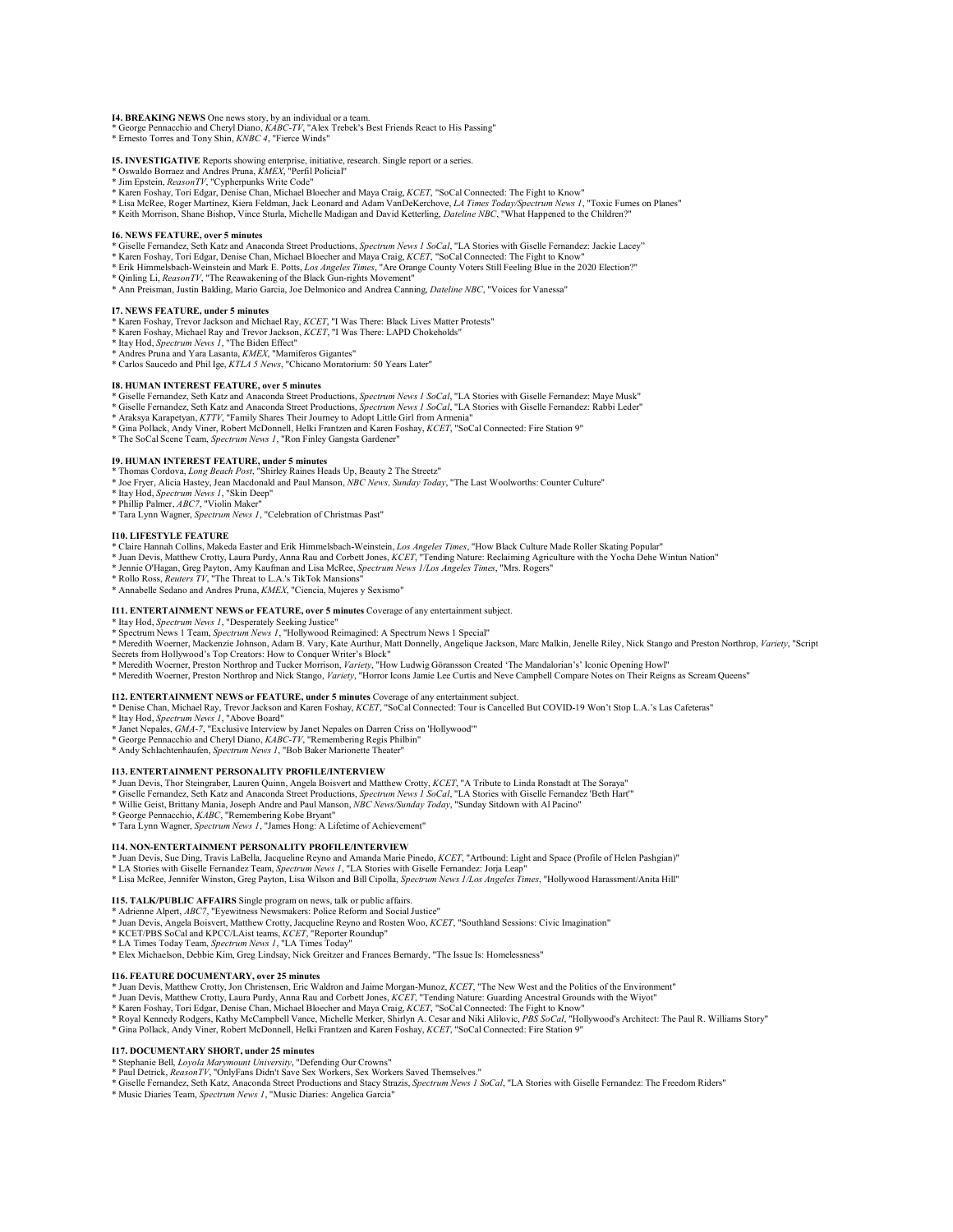# **J. RADIO/PODCAST**

### **Broadcast, podcast or stream produced in Southern California.**

**J1. ANCHOR/HOST** Any anchor or host, single or team. \* Madeleine Brand, *KCRW*, "Press Play with Madeleine Brand"

- 
- \* Scott Feinberg, *The Hollywood Reporter,* "Awards Chatter"<br>\* Daniel Fienberg and Lesley Goldberg, *The Hollywood Reporter,* "'TV's Top 5': The Highs ("The Flight Attendant') and Lows (COVID) of 2020"<br>\* Marc Malkin, *Vari*
- 
- \* Susan Valot, *Quanta Magazine Science Podcast*, "Quanta Magazine Science Podcast (Ancient DNA Episode)"

#### **J2. NEWS or FEATURE, short form** No more than 90 seconds. **-- N/A**

#### **J3. BREAKING NEWS**

\* Benjamin Gottlieb, *KCRW*, "Some LA Business Owners Support Protesters, but Feel Anger Toward Looters"

\* KNX News Team, *KNX AM*, "Kobe's Gone"

- **J4. NEWS FEATURE**
- \* Monica Lopez, *KCRW*, "Remembering the Chicano Moratorium and Legacy of Journalist Rubén Salazar"
- \* Josh Mankiewicz, Allison Orr, Ann Preisman, Emily Wickwire and Neon Hum Media, *Dateline NBC*, "Motive for Murder"
- 
- \* Aaron Schrank, *KPCC*, "Venice Homeless Encampment" \* Anna Scott, *KCRW*, "More Than 600 People Have Died Homeless in LA County This Year. Andrew Kettle Was Number 566" \* Susan Valot, *KCRW*, "'It's Like a Family Member Dying.' Taking Stock of Loss in Historic Cabin Community After Bobcat Fire"

### **J5. LIFESTYLE FEATURE** Lifestyle or special topics.

- 
- \* Kathryn Barnes, *KCRW*, "Nurses Stay in Donated RVs to Protect Their Families from COVID-19" \* Jonathan Bastian, *KCRW*, "The Rich History and Promising Future of Psychedelic Therapy"
- \* Polina Cherezova, *Ampersand*, "Dueling Dreams: Two Sisters Chase Art to Opposite Sides of the World" \* Danielle Chiriguayo, *KCRW*, "How LAUSD's Classic Coffee Cake Evolved and Led to Love"
- 
- \* Morgan Keith, Larry Mantle and Fiona Ng, *Southern California Public Radio (89.3 KPCC)*, "Sex Workers, Strippers, And Cam Girls Sustain Their Craft Through Virtual Work"

### **J6A. PERSONALITY PROFILE/INTERVIEW, TV/Film personalities over 10 minutes**

- \* Kenny Holmes, Robert Kraft, Matt Schrader and Carol Kuswanto, *Score: The Podcast*, "Rockstar Maestro: Danny Elfman's Journey from Oingo Boingo to Hollywood Hero"
- \* Deborah Zara Kobylt, *Deborah Kobylt LIVE*, "Joe Mantegna Talks About Growing Up Italian and Life in the Movies"<br>\* Esther D. Kustanowitz and Erin Ben-Moche, *The Bagel Report*, "The Big Bagel Theory with Mayim Bialik"
- 
- 
- \* Kim Masters and Kaitlin Parker, *KCRW*, "Director Bong Joon Ho on the 6-time Oscar-nominated 'Parasite'"<br>\* Sam Sanders, Anjuli Sastry, Jordana Hochman and Hafsa Fathima, *It's Been a Minute with Sam Sanders/NPR*, "Joel K

#### **J6B. PERSONALITY PROFILE/INTERVIEW, not TV/Film over 10 minutes**

- \* Madeleine Brand and Rosalie Atkinson, *KCRW*, "Gathering on Each Side of the US-Mexico Border to Play Son Jarocho, the Regional Music of Veracruz"
- \* Kim Masters and Kaitlin Parker, *KCRW,* "Abigail Disney on Disney's Moral Breakdown: 'I Think the Company Needs to Be Saved From Itself"<br>\* Morris O'Kelly (Mo'Kelly), *KFI AM640/iHeartRadio,* "Roger Stone Returns to The M
- 
- \* Robert Scheer, "Scheer Intelligence", *KCRW*, "Noam Chomsky: America Has Built a Global Dystopia" \* SoCal in 17 Team, *Spectrum News 1*, "SoCal in 17 with Alex Cohen Flea, Part 1"
- 

**J7. PERSONAL.ITY PROFIL.E/INTERVIEW, under 10 minutes**<br>\* Angel Carreras, *KCRW,* "This LA Barber Started Giving \$20 Haircuts in His Garage After COVID-19 Closed His Shop"<br>\* Matt Guilhem, *KCRW,* ""I Just Held His Hand and

#### **J8. INVESTIGATIVE** Reports showing enterprise, initiative, research. Single report or a series.

\* Ana Garcia, Owen Michael, Sophie Ludel, Bob Mohler and Stephanie Schwartz, *True Crime Daily The Podcast*, "Justice for Amish Girl Impregnated by Brothers; Survivors Talk Sexual Abuse in Amish Community"

- \* Conor Powell and Gary Scott, "Long Shots"
- \* Anna Scott, *KCRW*, "How a City-funded Homeless Housing Project Became a Sink Hole for Public Money"

# **J9. ENTERTAINMENT REPORTING** Coverage or commentary on any entertainment subject. (For criticism see B categories)

- \* Jeff Goldmsith, *The Q&A with Jeff Goldsmith podcast*, "Back to the Future 1-2-3 Q&A Bob Gale" \* Deborah Zara Kobylt, *Deborah Kobylt LIVE*, "Kat Kramer, Woman of Many Talents"
- 
- 
- \* Zulekha Nathoo, *CBC News*, "These Grammy Nominees Won't Be Body-shamed"<br>\* Robert Scheer, "Scheer Intelligence", *KCRW,* "Janet Yang: The Power and Pain of Being Asian American During the Coronavirus Crisis"<br>\* Sharon Wax
- 

**J10. USE OF SOUND** Include a brief letter on how it was done, if relevant. A single program or related series.

\* Angel Carreras, *KCRW*, "Hoop Bus Dedicates Itself to Kobe Bryant, Black Lives Matter, Unity in LA"

\* Caroline Feraday, *KCLU,* "Coping with the COVID-19 Shutdown"<br>\* Matt Schrader, Peter Bawiec, Elena Bawiec, Fernando Arroyo Lascurain and Ross Marquand, *Epicleff Originals,* "Blockbuster: The Story of James Cameron (Mini

\* Susan Valot, KCRW, "'It's Like a Family Member Dying.' Taking Stock of Loss in Historic Cabin Community After Bobcat Fire"

# **J11. TALK/PUBLIC AFFAIRS** An episode or a locally produced news, talk, information, education or public affairs show.

- \* Madeleine Brand, Sarah Sweeney, Michell Eloy, Angie Perrin and Brian Hardzinski, KCRW, "Analysis: When Peaceful Protests Turn to Tear Gas, Rubber Bullets, Looting"<br>\* Conor Powell and Gary Scott, *Inside Voices Media*, "L
- 
- 

\* Mike Simpson, Charles Feldman, Jonathan Serviss and Ken Charles, *KNX AM,* "KNX Indepth: A Time to Grieve"<br>\* Matt Welch, Katherine Mangu-Ward, Peter Sudeman and Elizabeth Nolan Brown, *Reason,* "The Great Bernie Freakout

**J12. DOCUMENTARY** A single non-fiction program, 15 minutes or longer.

\* Andrea Gutierrez, Anjuli Sastry, Jordana Hochman, Jinae West and Sam Sanders, *NPR*, "What Did the 1970 Chicano Moratorium Mean for Chicano Activists?"<br>\* Monica Lopez, *Making Contact*, "Locked Down and Loaded: The 2020

- 
- \* Conor Powell and Gary Scott, *Inside Voices Media*, "George Wallace: The Voice of White Resentment"
- \* Anna Scott, *KCRW*, "Samaritans: Homecoming"

# **K. ONLINE**

# **Originally published on the Internet.**

**K1. GENERAL NEWS** A single news story originally written for and published on the Internet.

- \* Steve Appleford, *Capital & Main*, "Homeless Moms Seize Houses as Coronavirus Rages"
- \* Danielle Berrin, *Forward*, "Beverly Hills Prepares for Doomsday"
- \* Steve Horn, *Capital & Main*, "Gov. Newsom Pledges to Ban Fracking in California Then Greenlights More of It"
- \* Julie Leopo, *Voice of OC*, "Controversy Over Neighborhood Handball Courts Fuels Santa Ana's Youth and Public Safety Debate"
- \* Brandon Pho, *Voice of OC*, "Young Black Organizers and Leaders Look to a New Orange County in Light of Protests"

**K2. CULTURE NEWS** A single news story originally written for and published on the In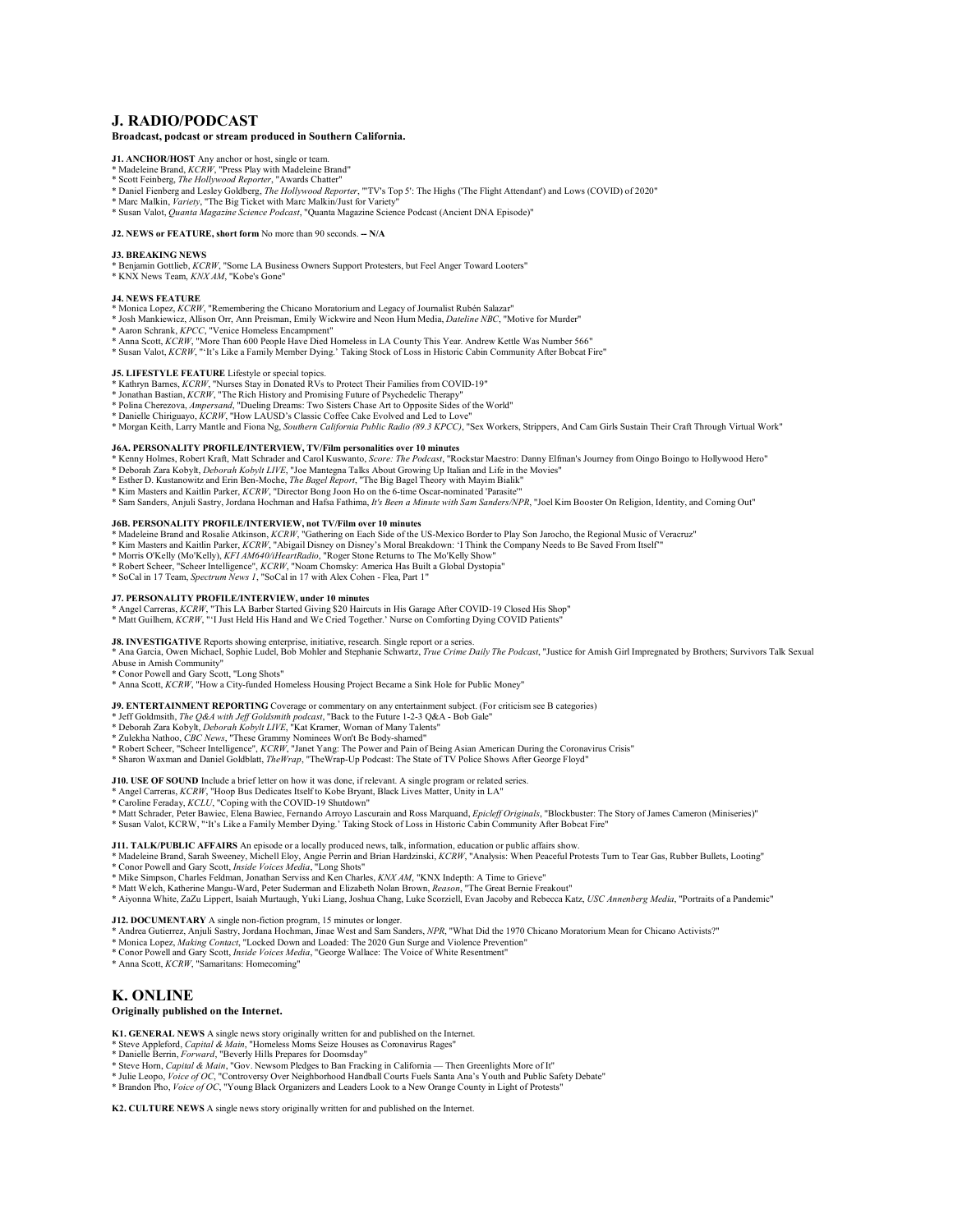- \* Brian Addison, *Long Beach Post*, "You can't disentangle them: ' City's top health official discusses protests and COVID"<br>\* Richard Chang, *Voice of OC*, "Renaming Historic Sites Continues to Ignite Debate in Orange Coun
- \* Ruksana Hussain, *Irvine Weekly*, "Taco Bell Numero Uno Finds Future Home in Irvine"
- 
- \* Carren Jao and Mia Nakaji Monnier, *KCET*, "'In Plain Sight': 80 Artists Take Over the Skies in Support of Immigrant Rights"<br>\* Morgan Sung, *Mashable*, "Influencers Are Flocking to OnlyFans But Not Everyone Is Happy Abou

#### **K3A. ENTERTAINMENT NEWS, Broadcast/Film**

- \* Tim Chan, *Rolling Stone*, "Corey Feldman Names Alleged Abusers in Long-Awaited Film"<br>\* Chris O'Falt, *IndieWire*, "The Unbridgeable Divide: How True/False's Celebrated Partnership With an Evangelical Church Imploded"
- 
- 
- \* Michael Schneider, *Variety,* "Radio Stations Make Early Flip to All-Christmas Music, Seeking Holiday and Ratings Cheer"<br>\* Brian Steinberg, *Variety,* "Night Shift: Inside Late-Night TV's Coronavirus Chaos"<br>\* Beatric

### **K3B. ENTERTAINMENT NEWS, Music/Performing Arts**

- \* Steve Appleford, *Los Angeles Times*, "Who created Nirvana's famed smiley-face logo? A legal battle gets a new claimant"
- \* Jem Aswad, *Variety*, "How Kamala Harris Built a Power Base in the Music Industry"
- \* Joel Beers, *Voice of OC*, "Stages Theatre, a Mainstay for 28 Years on the Local Theater Scene, Closes Its Doors"<br>\* Shirley Halperin and Leena Tailor, *Variety*, "Jason Derulo Sparks Outrage Down Under for Lifting Polyne
- 
- \* Michael Schneider, *Variety*, "The Flaming Lips' Wayne Coyne Hopes to Tour With the Audience in Plastic Bubbles"

# K4. INVESTIGATIVE Reports showing enterprise, initiative, research. Single report or a series.<br>\* Tami Abdollah, *dot.LA*, "Green Rush: The Incredible Rise and Collapse of LA's Genius Fund, a \$164M Cannabis Startup"

- \* Kate Aurthur, *Variety*, "How a Registered Sex Offender Thrived in Hollywood"
- 
- \* Spencer Custodio, Nick Gerda and Noah Biesiada, *Voice of OC*, "The Downplaying of Orange County's Coronavirus Numbers"<br>\* Danny Feingold and Dan Ross, *Capital & Main*, "Death Trap: When COVID-19 Hit L.A. Nursing Homes,
- \* Jessica Goodheart, *Capital & Main*, "Perdue's Time as Dollar General CEO Marked by Charges of Wage Theft, Race and Sex Discrimination"

#### **K5A. NEWS FEATURE, Film/TV**

- 
- \* Matt Donnelly, *Variety*, "A Day on a Film Set in the Time of Coronavirus" \* Simi Horwitz, *Forward*, "Introducing Marcel Marceau, resistance fighter starring Jesse Eisenberg"
- \* Eric Kohn, *IndieWire*, "Inside the Oscars Ceremony, Where the Academy Needed 'Parasite' More than 'Parasite' Needed It"
- 
- \* Rebecca Rubin and Brent Lang, *Variety*, "Survival Mode: Movie Theaters Brace for Desolate Winter"<br>\* Beatrice Verhoeven and Sharon Waxman, *TheWrap*, "Why Are So Many High-Level Executives Ditching Hollywood During the P

#### **K5B. NEWS FEATURE, Music/Culture**

- \* Ben Bergman, *dot.LA*, "Can Venture Capital Solve Its Whiteness Problem?"
- \* Mesfin Fekadu, *The Associated Press*, "With No. 1 Hit, Once-ousted Producer Dr. Luke Marks Comeback" \* Matt Kim, *IGN*, "How Sneaker Culture Predicted PS5 and Xbox Series X Scalpers"
- 
- \* Brandon Pho and Julie Leopo, *Voice of OC*, "In Wake of Raucous Protests, Santa Ana Residents Rally Around Clean Up"<br>\* Chris Willman, *Variety*, "Concerts by the Carload: Live Nation Looks to Take Drive-In Shows Bigger T

#### **K6. NEWS FEATURE, General News**

- \* Danny Feingold, *Capital & Main*, "Death Trap: When COVID-19 Hit L.A. Nursing Homes, Where Was the County's Department of Public Health?"<br>\* Susan Karlin, Fast Company, "Meet Mars 2020, NASA's Rover for Finding Life on Ma
- 
- 
- 

#### \* Valerie Osier and Stephanie Rivera, *Long Beach Post*, "When Covid-19 Stranded Them in the U.S., a Killing Tore This Family Apart"

#### **K7. LIFESTYLE FEATURE**

- \* Brittany Levine Beckman, *Mashable*, "Guy & Alison & David & Samin & Chrissy: How the internet redefined the celebrity chef"<br>\* Lisa Beebe, *KCET*, "Southland Sessions: Why We Still Craft in this Digital (Pandemic) Age"
- 
- \* Chris Gardner, *The Hollywood Reporter*, "How Actor Adam Shapiro Turned Pandemic Cooking Experiment into Bustling Soft Pretzel Business"
- \* Nadra Nittle, *NBC News*, "'We're Reclaiming These Traditions': Black Women Embrace the Spiritual Realm" \* Ramin Setoodeh, *Variety*, "Barneys, Fabulous Department Store for Movie Stars, Closes at 97"
- 

#### **K8. ENTERTAINMENT FEATURE**

- 
- 
- \* Ryan Gajewski, *Playboy*, "The Death and Unlikely Rebirth of 'The Hunt'"<br>\* Scott Meslow, *IGN*, "How 'The Dark Knight' Perfected Viral Movie Marketing"<br>\* Pat Saperstein, *Variety,* "The Truffle Hunters' Directors on How
- 
- \* Chris Willman, *Variety*, "The Mom Also Rises: Phoebe Bridgers' Mother, Jamie Bridgers, Finds Her Own Voice Doing Alternative Comedy"

- **K9A. PERSONALITY PROFILE, Film/TV personalities** \* Scott Feinberg, *The Hollywood Reporter*, "'Sunset Blvd.' Turns 70: Nancy Olson on Wilder Holden and Why She Walked Away From Stardom"
- 
- \* Ruben V. Nepales, *Rappler*, "From 'The Witch' to Chess Queen: Anya Taylor-Joy" \* Lucas Shaw and Mark Bergen, *Bloomberg News*, "The North Carolina Kid Who Cracked YouTube's Secret Code"
- \* Brian Steinberg, *Variety*, "People Really Want Comfort Food. Guy Fieri Has a Special Recipe"
- \* Sharon Waxman, *TheWrap*, "Inside Jeremy Strong's 'Dangerous' Approach to 'Succession' and That 'Cringeworthy' Rap"

- **K9B. PERSONALITY PROFILE, Music/Art/Society personalities** \* Brian Addison, *Long Beach Post*, "'I'm Not an Angel, I'm Broken': One Woman's Mission to Dignify the Homeless and Herself"
- \* Meghann Cuniff, *Los Angeles Magazine*, "Inside a Judge's Controversial Crusade to Solve Homelessness in L.A."
- 
- \* Mesfin Fekadu, *The Associated Press*, "Rolling With It, Keith Richards is Chilling in the Garden"<br>\* Sahra Sulaiman, *Streetsblog LA*, "Evicted During COVID-19: 'I Have Been Homeless for 20 Days… What's Going to Happen t \* Chris Willman, *Variety*, "The Mom Also Rises: Phoebe Bridgers' Mother, Jamie Bridgers, Finds Her Own Voice Doing Alternative Comedy"

### **K10. COLUMNIST**

- 
- \* Brian Addison, *Long Beach Post*, "Brian Addison of the Long Beach Post" \* Rob Eshman, *Forward*, "Rob Eshman, Columnist for the Forward"
- \* Chris Hedges, *ScheerPost*, "Chris Hedges, ScheerPost Columnist"
- 
- \* Judith Lewis Mernit, *Capital & Main*, "The Heat 2020" \* Norberto Santana, Jr., *Voice of OC*, "Santana: Latinos in Santa Ana and Anaheim Confront a Day of the Dead Unlike Any Other"

- 
- **K11. POLITICAL COMMENTARY, National.** One person's point of view.<br>\* Danny Feingold, Capital & Main, "Trump, COVID and Needless Suffering"<br>\* Owen Gleiberman, *Variety*, "Donald Trump Behaved in the Second Debate, Which Gav
- 
- 

# **K12. POLITICAL COMMENTARY, Local.** One person's point of view.

- \* Brian Addison, *Long Beach Post*, "Opinion: 29 People Died in Traffic Violence in Long Beach; We Need to Change How We Talk About It"<br>\* Amy Alkon, *Quillette.com*, "L.A.'s Failed Homeless Policies Turned My Home into a P
-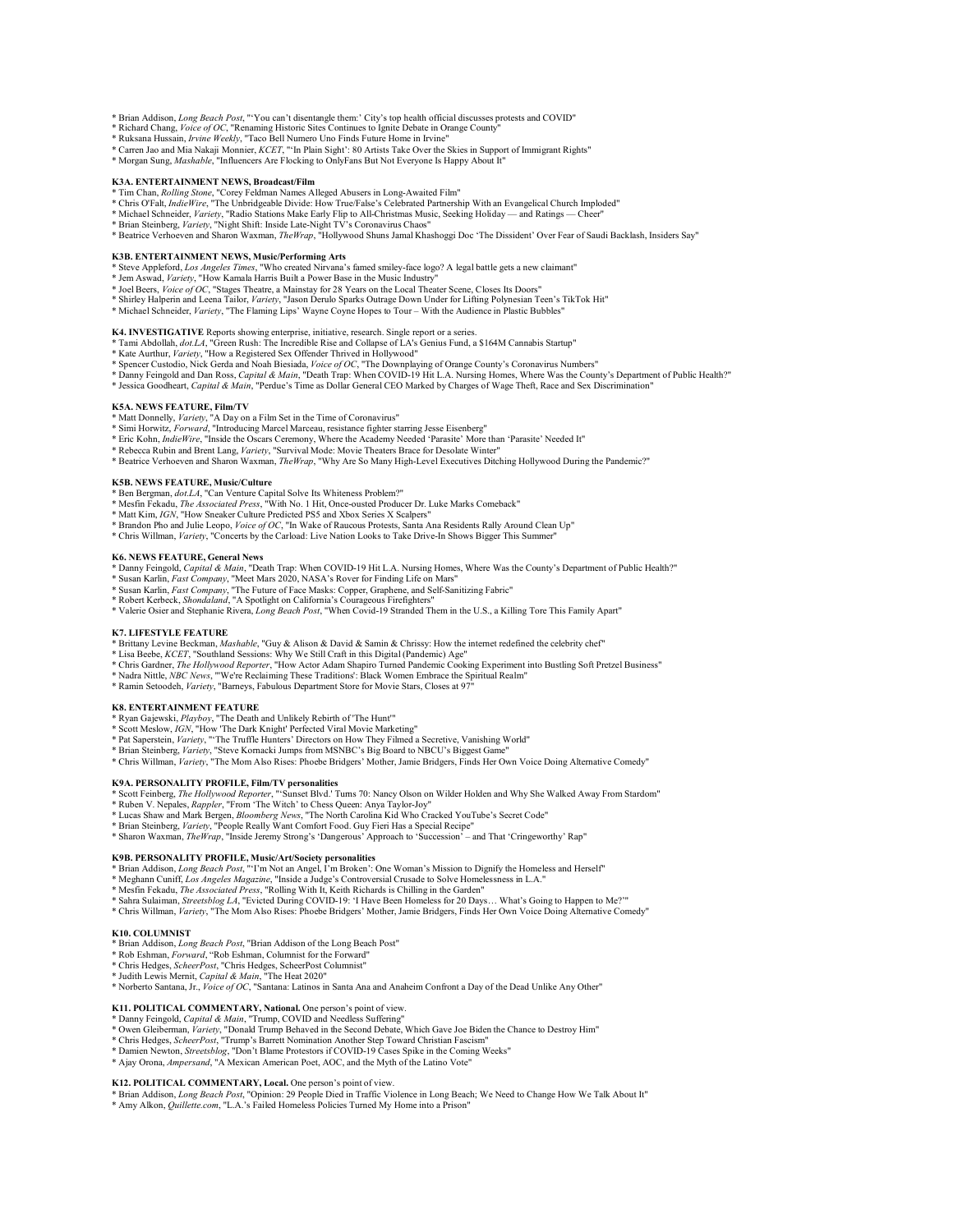\* Danny Feingold, *Capital & Main*, "Blame California's Leadership, Not Trump, for State's COVID Comeback" \* Joe Linton, *Streetsblog LA*, "Editorial: Metro's Black Lives Matter Statement – Fixed It for You"

\* Norberto Santana, Jr., *Voice of OC*, "Just One Vote Made the Difference in Brea's Local School Board Race"

- K13. NON-POLITICAL COMMENTARY. One person's point of view.<br>\* Brian Addison, *Long Beach Post*, "'Shut Up and Eat': In a World Seeking Unification, Food Can't Be Removed From Its History"<br>\* Eriq Gardner, *The Hollywood Repo*
- 
- 
- 
- \* Rip Rense, *The Rip Post*, "Gimme Shelter" \* Trey Williams, *TheWrap*, "Why #BlackLivesMatter Matters: Because of How Little Has Changed for People Like Me (Commentary)"

#### **K14. ENTERTAINMENT COMMENTARY on TV/Film**

- \* Caroline Framke, *Variet*y, "Year in Review: The Best TV Shows of 2020"<br>\* Owen Gleiberman, *Variety*, "The Unbearable Mumbleness of Tom Hardy"<br>\* Jess Joho, *Mashable*, "Watching 'Little Women': We Were Four Sisters. Now
- 
- 
- \* Richard Newby, *The Hollywood Reporter*, "Protest Backlash and the Failings of a Superhero Culture" \* Jenelle Riley, *Variety*, "9 Things I Learned Watching the 'Rocky' Series in 3 Days"
- 

- K15. ENTERTAINMENT COMMENTARY on the Arts<br>\* Jem Aswad, *Variety*, "The Beatles' 'Get Back' Preview: Peter Jackson Rewrites the Ending of Rock's Greatest Fairy Tale"<br>\* Christina Campodonico, *KCET*, "Southland Sessions: Jac
- 
- 
- \* Chris Willman, *Variety*, "No Party Songs for DNC: How the Chicks, Billie Eilish, Jennifer Hudson and 'The Rising' Set the Right Somber Tone for Convention"

# **K16. BLOG, INDIVIDUAL.** Submit any single day.

- 
- \* Donna Balancia, California Rocker, "David Bowie Celebration: A Constellation of Talent"<br>\* Scott Feinberg*, The Hollywood Reporter*, "The Race"<br>\* Brad A. Johnson*, Food & Travel (*blog), "Headfirst into the Dawn: Los Ange
- \* Devra Maza, *DevraMaza.com* (The Renaissance Girl Column), "Angels in Lockdown"

# \* Sharon Waxman, TheWrap, "Sharon Waxman's WaxWord"

**K17. BLOG, GROUP.** Best collective or institutional blog; submit any single day.

- 
- \* Aaron Couch and Borys Kit, *The Hollywood Reporter*, "Heat Vision" \* Ashley Cullins and Eriq Gardner, *The Hollywood Reporter*, "THR, Esq."
- \* Streetsblog Los Angeles, *Streetsblog Los Angeles*

#### **K18. WEBSITE, NEWS ORGANIZATION EXCLUSIVE TO THE INTERNET**

- \* *Capital & Main,* Capital & Main staff
- \* *IGN*, IGN staff
- \* *IndieWire*, IndieWire staff \* *Voice of OC,* Sonya Quick
- 
- \* *TheWrap,* Sharon Waxman, Thom Geier and Daniel Goldblatt

# **K19. WEBSITE, TRADITIONAL NEWS ORGANIZATION**

- \* *The Hollywood Reporter,* The Hollywood Reporter staff
- \* *The Imprint*, The Imprint staff
- \* *Variety*, Variety staff

# **L. SOCIAL MEDIA**

### **Judged on content, creativity and engagement.**

#### **L1. BEST USE OF SOCIAL MEDIA TO ENHANCE and/or COVER A STORY By an independent journalist.** Maximum two-day coverage of an individual story. **– N/A**

#### **L2. BEST USE OF SOCIAL MEDIA TO ENHANCE and/or COVER A STORY By a journalist tied to an organization** Maximum two days coverage of an individual story.

- 
- 
- \* Johnny Dorcil, *USC Annenberg Media,* "'I Want Her to Know She's Black'"<br>\* Mesfin Fekadu*, Associated Press,* "AP Entertainment Stories Told Through Instagram Stories"<br>\* Yannick Peterhans, *USC Annenberg Media,* "Student
- \* Melody Waintal, *Dimelo, USC Annenberg Media*, "Dimelo: Don't Be Rice-ist! Try These Latinx Dishes"<br>\* Melody Waintal and Ignacio Ventura, *Dimelo, USC Annenberg Media*, "Dimelo Presents: A College Students' Guide to the
- 

# L3. BEST USE OF SOCIAL MEDIA TO ENHANCE and/or COVER A STORY By a group Maximum two days coverage of an individual story.<br>\* Caitlin Bartusick, Brandon Pho and Sonya Quick, *Voice of OC*, "Orange County Protests Against Pol

- 
- 
- 
- \* Norberto Santana, Jr., Spencer Custodio and Sonya Quick, *Voice of OC*, "Voice of OC Convenes Local Experts on Coronavirus, Elections to Answer Most Pressing Questions of Readers"
- \* Christina Schoellkopf, Jessica Roy, Fidel Martinez and Adriana Lacy, *Los Angeles Times*, "Reporting the Loss of Kobe Bryant"

# **M. FOREIGN CORRESPONDENTS based in Southern California. Print, radio, TV or online. An English translation must be submitted along with the original work.**

#### **M1. NEWS**

- \* Valerie Defert, *France 24*, "Los Angeles Plagued by Human Trafficking and Underage Prostitution"
- \* Valerie Defert and Pierrick Leurent, France 24, "The Battle Over Obamacare: California vs. Texas"<br>\* Valerie Defert and Pierrick Leurent, France 24, "What Would a Year of Distance Learning Mean for Children in California?
- 
- \* Christele Jaime and Aviva Fried, *ARTE*, "COVID-19, a Poor People's Disease?"
- \* Pablo Ximenez, *El Pais*, "From "We have it Under Control" to "There Will Be a Lot of Death": Donald Trump's Mental Quarantine About Coronavirus"

- 
- **M2. FEATURE** Profiles, lifestyle, and other topics.<br>\* Roberto M. Croci, *ELLE Italia*, "Art-ivism: Nikkolas Smith"<br>\* Alessandra Mattanza, *FORBES Italy*, "Interview with Joseph Gordon-Levitt and Jared Geller HitRecord"
- \* Mary O'Hara, *The Guardian*, "'Being Poor Is Not Inevitable or Due to Personal Flaws. I Know, I've Been There'"<br>\* Tom Walters and Liam Hyland, CTV<sup>,</sup> Nati*onal News,* "Deadly Neglect"<br>\* Katharina Wilhelm, *ARD German Pub*
- 
- 

#### **M3. PERSONALITY PROFILE – N/A**

#### **M4. ENTERTAINMENT NEWS or FEATURE**

- \* Yong Chavez*, ABS-CBN TFC,* "Los Angeles Filipino Nurse, Honored by the Ellen Show as a Frontliner, Laments Inability to Save Father Who Died Alone in the Philippines"<br>\* Zulekha Nathoo and Sharon Wu, C*BC News,* "Last of
- 
-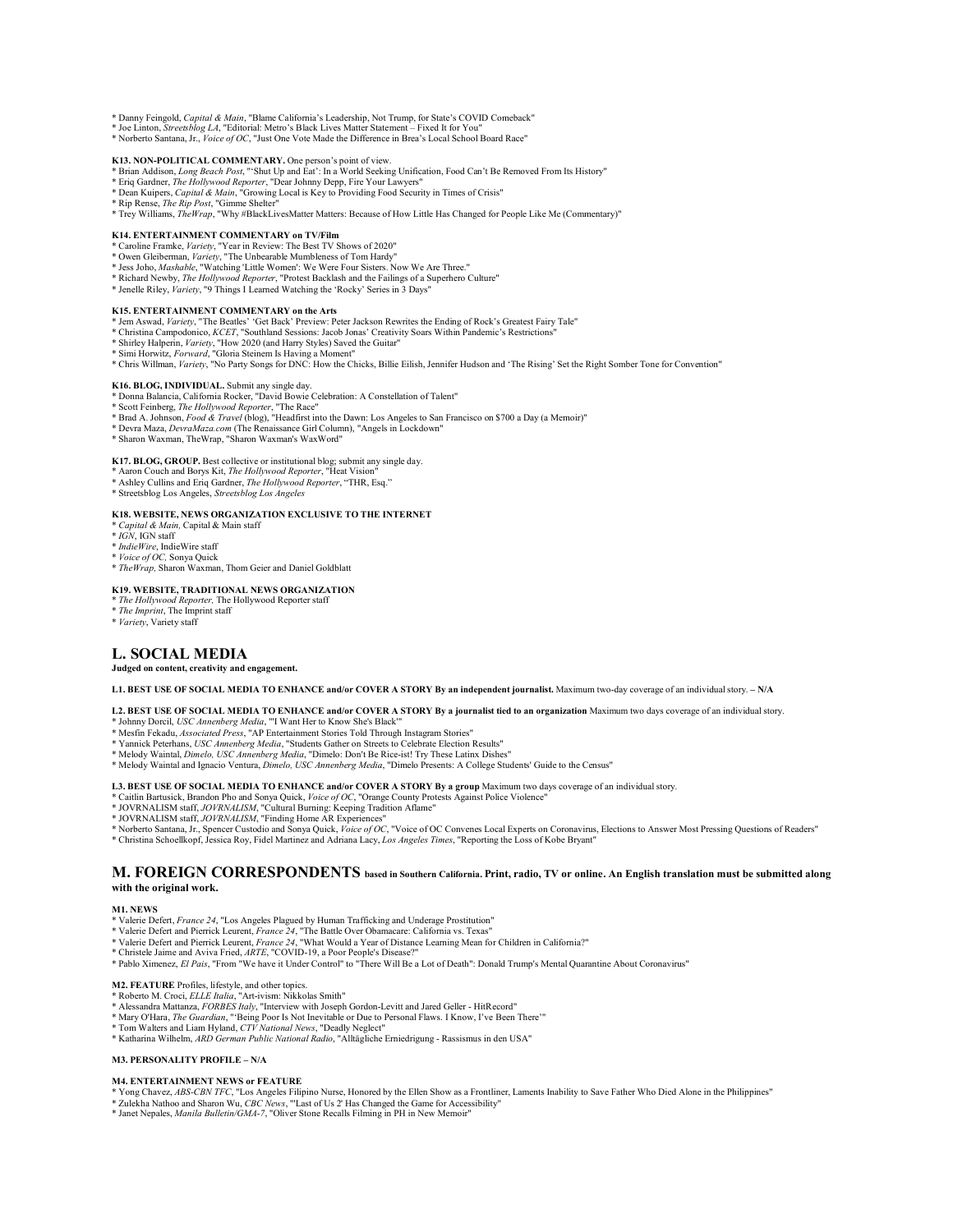\* Adam Tanswell, *Total Film*, "The Making of Antebellum: Southern Gothic" \* Tom Walters and Liam Hyland, *CTV National News*, "Kirk Douglas Obit"

**M5. COLUMNIST or CRITIC** One person's point of view on any subject.

- \* Mary O'Hara, *The Guardian*, "After the Trump Years, How Will Biden Help the Millions of Americans in Poverty?"<br>\* Tom Walters, *CTV National News,* "A Call to Serve"<br>\* Tom Walters, *CTV National News*, "On the Balcony"
- 
- \* Pablo Ximenez, *El País*, "Travelling Through the Endless Island"
- \* Natasha Hakimi Zapata, *The Nation*, "How Brexit Infected Britain's Coronavirus Response"

### **N. STUDENT MEDIA**

**Student media includes groups with students in charge, including school newspapers and/or online publications. Student media: high school, local college, university undergraduate or graduate publications or news websites.** 

#### **N1. BEST COLLEGE NEWSPAPER**

- 
- \* *Collegian*, LACC, "2020 Fall Collegian" \* *The Corsair,* The Corsair staff
- 
- \* *Daily Forty-Niner*, Daily Forty-Niner staff \* *Pepperdine Graphic Media*, Madeleine Carr, "Graphic Newspaper Feb. 27, 2020"
- \* *The Valley Star*, The Valley Star staff
- **N2. BEST HIGH SCHOOL NEWSPAPER**
- 
- \* *Accolade,* Tommy Li and Tyler Pak \* *The Bull's Eye,* Camille McCurry, "December Issue of Diamond Bar High School paper"
- \* *The Matador,* Waldemar Lan, Qilin Li and Amanda Lerma
- \* *The Mirror*, The Mirror Staff, Andre Rodas and Ani Tutunjyan, "The Mirror 02/20; 03/20; 10/20; 12/20" \* *The Pearl Post*, The Pearl Post staff, "November 2020 Issue"
- **N3. BEST COLLEGE NEWS WEBSITE**
- \* *The Corsair*, The Corsair news staff, "thecorsaironline.com"
- \* *CSULA University Times*, Tahiti Salinas, Rosio Flores, Joshua Letona, Marisa Martinez and Brennan Hernandez, "csulauniversitytimes.com"
- The Los Angeles Loyolan, The Los Angeles Loyolan staff, "laloyolan.com"
- \* *Pepperdine Graphic Media,* Madeleine Carr and Makena Huey, "pepperdine-graphic.com" \* *The Valley Star*, The Valley Star staff, "thevalleystarnews.com"

- **N4. BEST HIGH SCHOOL NEWS WEBSITE**
- \* *Accolade*, Tommy Li and Andrew Ngo, "shhsaccolade.com" \* *The Matador*, The Matador staff, "thematadorsghs.us"
- \* *The Mirror*, VNHSmirror.com staff and Aaron Mejia, "vnhsmirror.com"
- 
- \* *The Pearl Post*, The Pearl Post staff, "thepearlpost.com" \* *Tribe Tribune (Fullerton Union High School)*, Tribe Tribune staff, "tribetribune.com"
- **N5. BEST NEWS PHOTO**
- 
- \* Ling Luo, *USC Annenberg Media*, "Remembering Kobe Bryant, Gone but Not Forgotten" \* Joshua Mejia, *Cal State LA's University Times*, "Peaceful Protest at Cal State LA"
- 
- \* Yannick Peterhans*, USC Amenberg Media,* "Students Gather on Streets to Celebrate Election Results"<br>\* Solomon O. Smith, *The Valley Star<sub>,</sub> "Yo*uth Organizers Turn Small Protest into Major March for Justice"<br>\* The Corsai
- 

### **N6. BEST FEATURE PHOTO**

- \* The Corsair Staff, *The Corsair*, "2020 in Review"
- \* Ivan Delgado, *The Mirror*, "Photo of the Week: September 21-25"
- \* Milan Loiacono, *Pepperdine Graphic Media*, "For First Time Ever, Theta Takes First Prize in PUTYCD"
- \* Ava Rosate, *The Valley Star*, "The Show Must Go On... line" \* Louis White, *LACC*, "Asian Hate"
- 

#### **N7. BEST NEWS WRITING, Sports/Arts – PRINT or ONLINE** See N10.

#### **N8. BEST NEWS WRITING, Campus Issues – PRINT or ONLINE**

- \* Rachel Lee, *The Bull's Eye,* "Petition by Alumni Garners Student Attention"<br>\* Ashley Mowreader, *Pepperdine Graphic Media,* "School of Public Policy Dean Shares Petition Against 'Far Left Indoctrinating' Curriculum"
- 
- \* Iman Palm, *Daily Forty-Niner,* "CSULB Students Face Added Stress as Professors Implement Strict Online Testing Rules"<br>\* Karen Wang, Olivia Novato, Alexander Song and Hala Khalifeh, *USC Annenberg Media*, "USC Community

Pandemic" \* Raven Yamamoto, Danica Creahan and Robyn de Leon, *Agency*, "Anti-Immigrant Tweets from ASLMU Diversity and Inclusion Senator's Past Cause Concerns"

#### **N9. BEST NEWS WRITING, Off Campus issues – PRINT or ONLINE**

- 
- \* Mercedes Barriga, *Grizzly Gazette*, "Latinos Showed Up for This Election" \* Sarah Donahue, *Cronkite News/LA Bureau*, "Clean Energy Produced on Navajo Land Could Help Power Los Angeles"
- \* Tahiti Salinas, *University Times' Community News*, "South Gate Residents Question Water Quality Issues: Documents Obtained Show Tainted Water"
- \* Brianna Willis, *Pepperdine Graphic Media*, "Inequality: What It's Like to Be Black During COVID-19"
- \* Caroline Yu, *Cronkite News/LA Bureau*, "Changes in Flight Paths at Burbank Airport Are Causing Distress in Surrounding Communities"

- N10. BEST SPORTS/ARTS WRITING PRINT or ONLINE<br>\* Shane Dieffenbach, Cronkite News/LA Bureau, ""Pushing a Rock Up the Hill:' Former Valley Star Tank Johnson Leads Fight Against Private Prisons"<br>\* Reagan Griffin Jr. and Edd
- 
- 
- 
- 

#### **N11. BEST FEATURE WRITING, Campus Issues – PRINT or ONLINE**

- \* Natalie Bettendorf, *USC Annenberg Media*, "One Year Ago Today, Matthew Olson Died on the I-110"
- 
- \* Baoqi "Eileen" Chen, USC *Annenberg Media*, "Shared Living and Working Spaces Provide International Students with Stability Amid Uncertainty"<br>\* Veronica Backer Peral, *The Los Angeles Loyolan*, "It Was Unconstitutional a
- \* Hannah Schoenbaum, *Medill Reports*, "California Students Receiving Free, Reduced-price Meals Face Accessibility Challenges During Pandemic"
- \* Grace Wood, *Pepperdine Graphic Media*, "Hermanas Unidas: Pepp Students Strive to Start a Latina Sorority on Campus"

#### **N12. BEST FEATURE WRITING, Off Campus Issues – PRINT or ONLINE**

- \* Alison Cutler, *Cronkite News at ASU/Los Angeles bureau*, "Mothers, Midwives and Mortality: Why Some Black Women Seek a Holistic Approach"
- \* Sarah Donahue, *Cronkite News at ASU*, "Urban Farm Provides Homeless Shelter Residents with Good Food and Opportunities"
- \* Kate Lý Johnston, *USC Annenberg Media*, "13 rides, 36 Different Political Opinions"